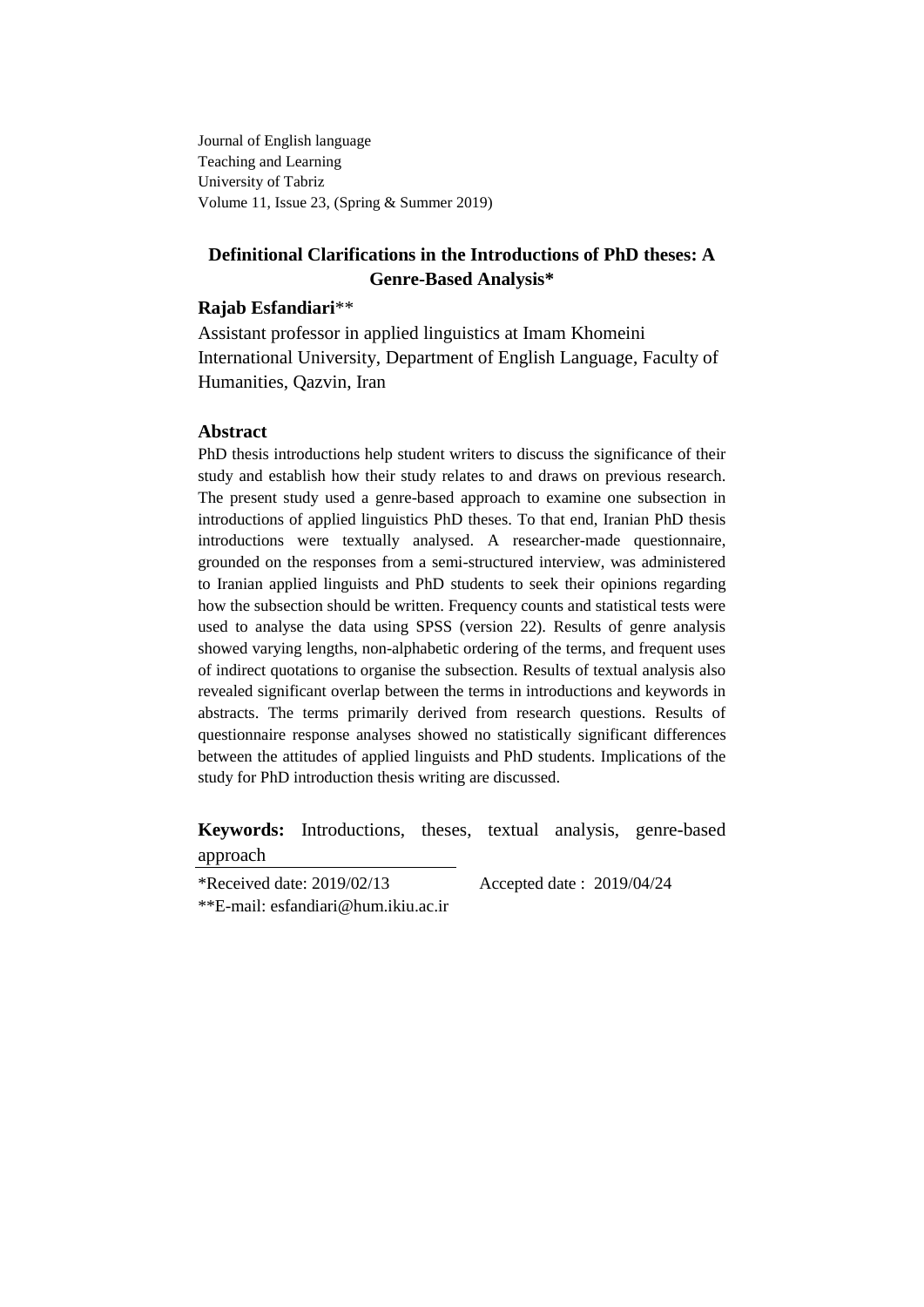#### **Introduction**

Recent years in English for academic purposes (EAP) have witnessed a growing interest in empirical investigation of academic research genres. EAP researchers have analysed the rhetorical features of well-established genres, including research articles (RAs), following the pioneering work of Swales' Create-a-Research-Space (CARS) model (1990, 2004) with primary attention paid to RA introductions in both hard sciences such as chemistry and soft sciences like applied linguistics. Following Swales' tradition, researchers have successfully attempted to analyse RAs and subsections of an RA for rhetorical and linguistic features (see Van Enk & Power, 2017 for full treatment of an RA). Of particular interest include the works of Becky and Kwan (2017) on macro-structure analysis of RAs in information systems; Tseng (2018) on the rhetorical structure of theoretical sections of language and linguistics RAs; El-Dakhs (2018) on genre analysis of abstracts; Moghaddasi and Graves (2017) on rhetorical move analysis of mathematics RA introductions; Cotos, Huffman, and Link (2017) on move-step analysis of method sections; Bruce (2009) genre analysis of results sections of sociology and organic chemistry RAs; and Liu and Buckinghum (2018) on the schematic structure of applied linguistics RA discussion sections.

In addition to RAs, other academic genres have appealed to EAP researchers. Theses as advanced learner genres (Hyland, 2006), most notably PhD theses, have recently attracted researchers' interests. Such recognition results from the assertion that PhD theses can be considered educational genres which follow their own genre-specific features and conventions (El-Dakhs, 2018). PhD student writers should follow the writing conventions of their disciplinary communities, conform to organizational structures of PhD thesis writing, reconise the purpose of the study, identify the research perspective taken in the study to present an original work (Paltridge & Starfield, 2007). As Thompson (2013) asserted, "the sheer size of the text and the complex task of planning one's research, of synthesizing one's reading, and of sustaining a coherent and extended argument, is an immense challenge for any student writer"  $(p. 284)$ . As such, PhD thesis writing poses formidable problems for non-native English speaking writers who use a language other than their mother tongue to write in foreign academic cultures.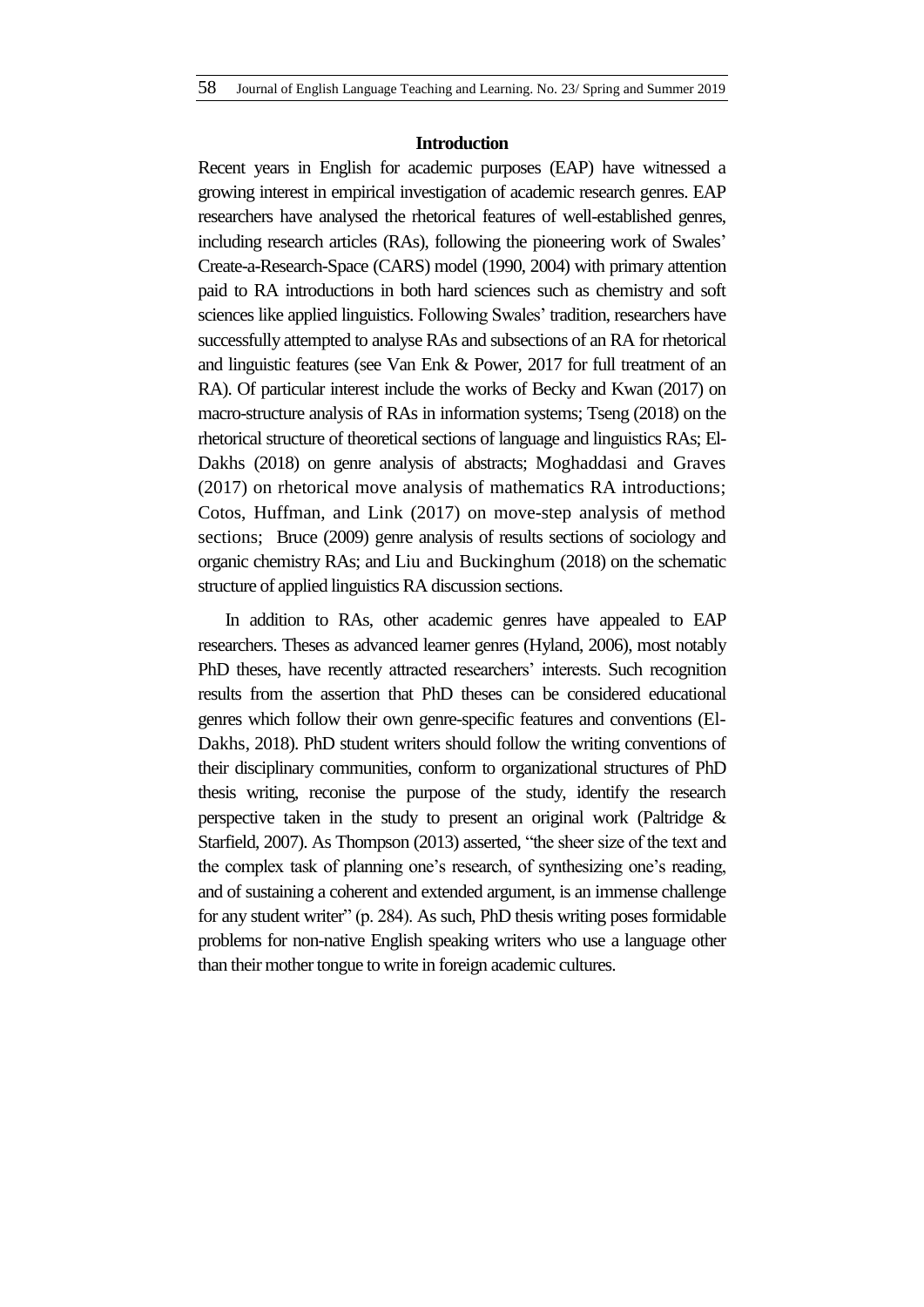One of the main sections of a PhD thesis, which have proved to be most troublesome, is introductory chapter. As Paltridge and Starfield (2007) noted, the key role of the introduction is to create a research space for the writer. Student writers are confronted with a wealth of options to create the research space, and they need to make decisions about which options to use. Such decisions, as Swales (1990) observed in terms of research article introductions, make it difficult for student writers to structure a PhD thesis introduction. Prior research has shown that although PhD thesis introductions follow a general fixed overall structure, they tend to vary considerably in terms of the choices, which make up the overall structuring of the introduction (see Kawase, 2018, for a full treatment). Previous research has also revealed that the majority of the studies have been limited to PhD theses written by native-English speaking student writers.

Given the challenges writing a PhD thesis introduction presents and the significance accorded to it, much more research is needed to unravel both rhetorical and linguistic features of PhD thesis introductions. Although some researchers (Bunton, 2002; Kawase, 2018; Pltridge, 2002) have analysed the rhetorical structure of PhD thesis introductions and some other researchers (Kawase, 2015; Thompson, 2013) have explored the linguistic features of introductions, these studies have been limited to PhD theses written by native-English speaking student writers in English speaking countries. Furthermore, such studies have not examined the different subsections of the introduction, which may be framed differently across academic cultures.

Considering the foregoing limitations of the previous studies, the present study examines one of the subsections of a PhD thesis introduction which is variously known as definitional clarifications (Swales, 2004), or defining terms (Bunton, 2002; Paltridge & Starfiled, 2007; Kawase, 2018) across PhD theses written by Iranian PhD student writers in applied linguistics.

### **Literature Review**

# *Genre-based Approaches to Theses<sup>1</sup>*

Research has shown that using genre-based approaches can offer useful insights into the analysis of academic genres. Genre analysis helps researchers to analyse how different sections of an RA can be structured (see Van Enk & Power, 2017 for full treatment of an RA). As Paltridge and Starfield (2013)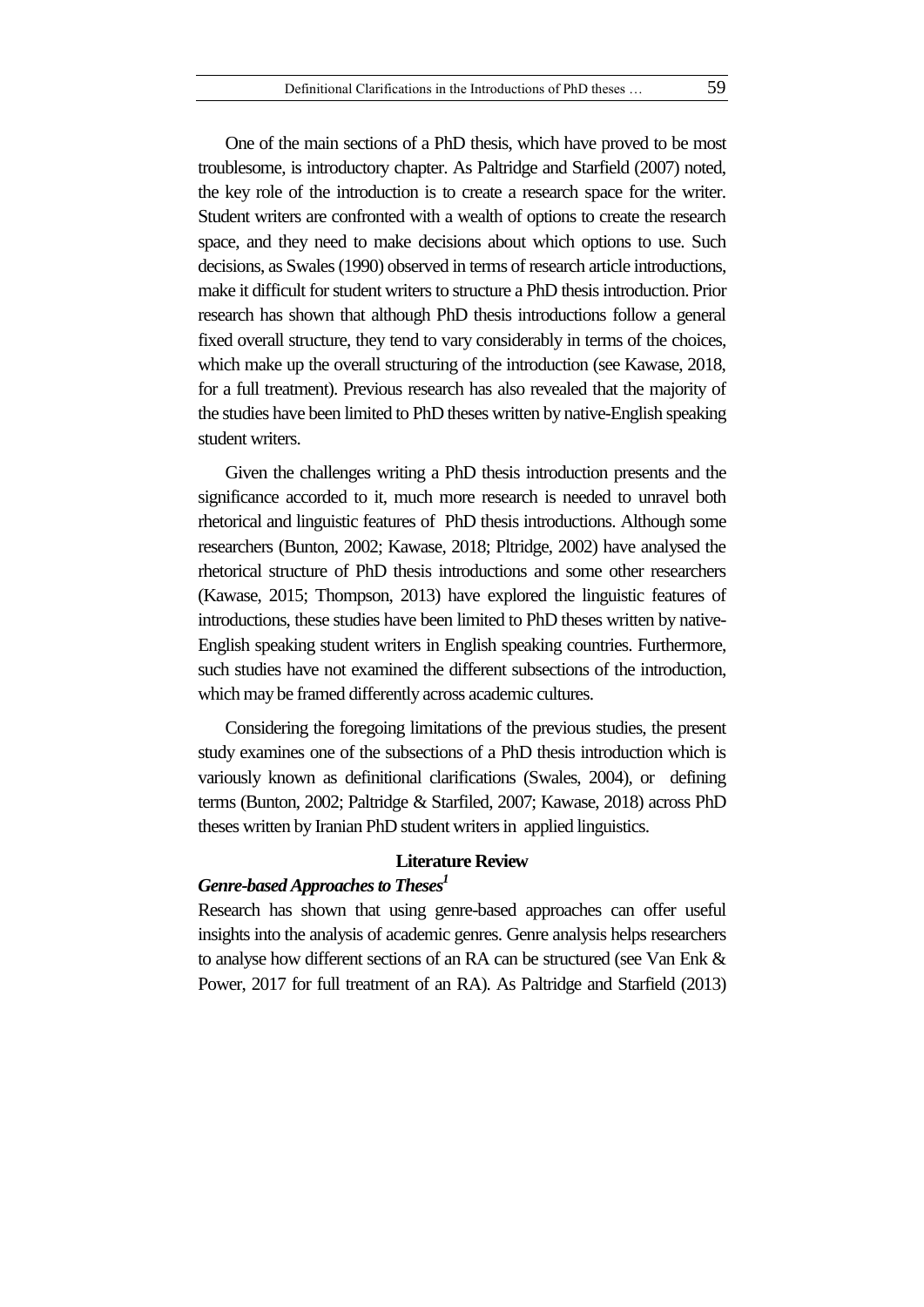explained, "with the use of genre analysis techniques, ESP students can be taught how to recognize (as readers) and mimic (as writers) the schematic structure of texts in their chosen discourse communities" (p. 80). Much earlier, Swales (1990) noted that genre analysis could enable researchers to examine the written and spoken discourse for applied aims. Similarly, Dudley-Evans and John (1998) believed that "one of the main advantages of genre analysis is its ability to relate textual findings to features of the discourse community within which the genre is produced"  $(p. 91)$ .

Similarly, some researchers have argued for the potential values genre approaches to PhD thesis writing can have. As such, adopting a genre-based approach "identifies the communicative functions that thesis writers typically need to express and can identify and classify the role that resources such as metadiscourse and intertextual reference play in the mediation of the relationship between author and reader" (Thompson, 2017, pp. 388-389). Thompson is quick to note that the main value of a genre approach lies in the ―heuristic potential of such an approach, rather than a set of prescriptions for how texts could be structured and expressed" (p. 379).

Following Swales (1990), researchers use moves and steps to analyse the characteristics of a genre. Moves signal both the purpose of the writer and the content s/he wishes to communicate (Dudley-Evans & John, 1998). Moves gain credibility in ESP genre analysis on the grounds that while the language of a genre as a whole is effective, the specific language associated with each move should be considered as well to enable a writer to be completely accepted by the members of the discourse community (Crossley, 2007). Some moves of a genre may be obligatory, while others may be optional; furthermore, moves can be arranged in both linear and cyclic fashion, so they may or may not follow a regular pattern of occurrence (Kanoksilapatham, 2007), and such differences cannot be disputed in terms of theoretical differences. Each move can be realized through a number of linguistic choices which function to achieve the communicative purpose of the move to which they belong; these linguistic elements such as style, tone, voice, grammar, and syntax that realise the rhetorical moves, are referred to as steps (Basturkmen, 2012; Kanoksilapatham, 2007).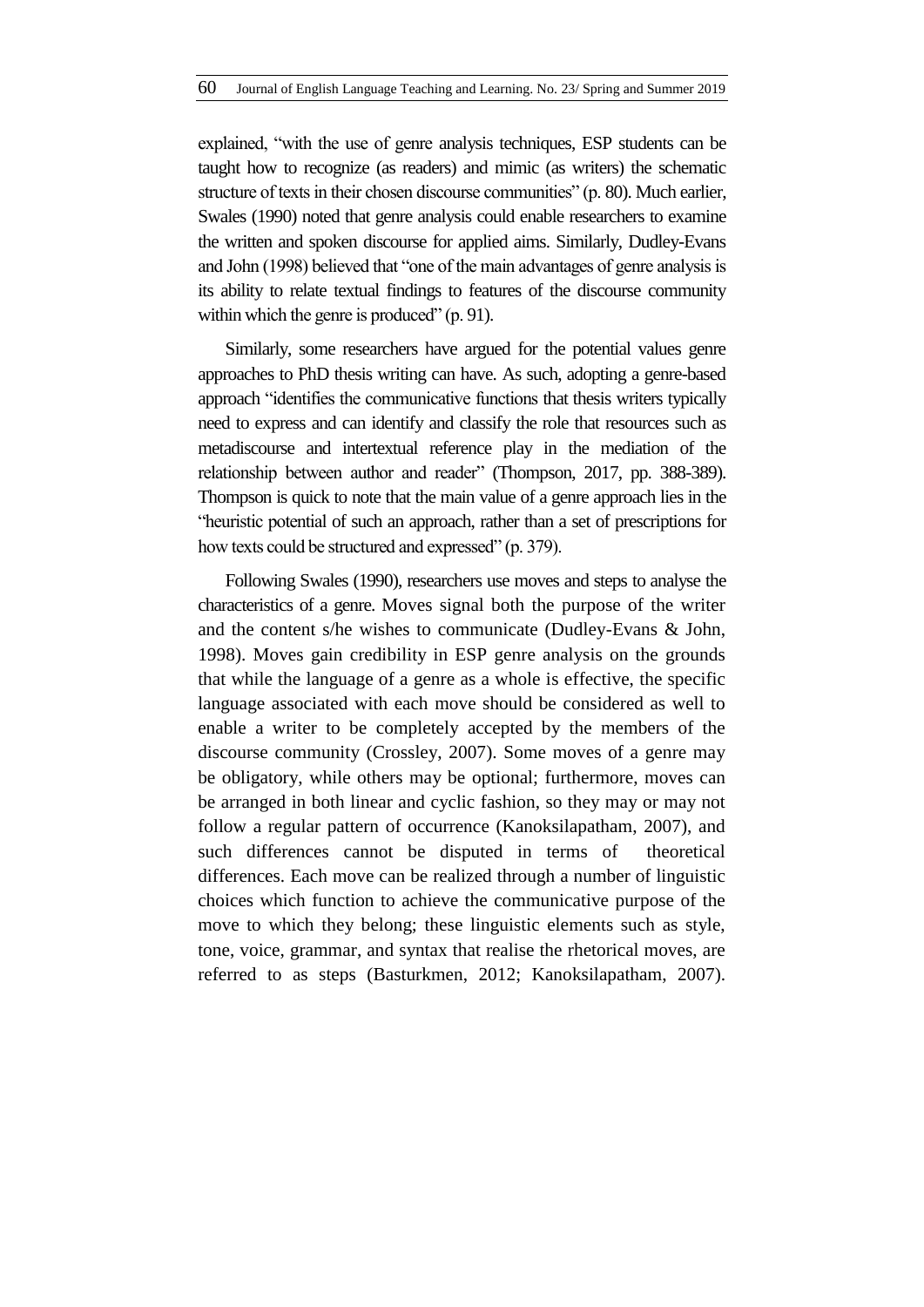Steps are the linguistic manifestations of the rhetorical and structural features of a genre; these constituent elements of the moves of the genres may either be obligatory or optional (Swales, 1990).

The trajectory of the ESP genre approach thus proceeds from a genre's schematic structure to its lexico-grammatical features (Bawarshi & Reiff, 2010). The process has tended to move from context to text, so the analysis is by no means linear or static (Flowerdew, 2002). From this point of view, genre analysis "tend[s] today to view genre as more contextual than simply textual, dynamic than static, varied than monolithic, and interesting in its shaping of and being shaped by people" (Belcher, 2006, p. 142). It is, therefore, the communicative purposes that lead to and set the rationale for a genre and form its internal construction, and moves are the rhetorical units of a written or spoken discourse, which play coherent communicative functions.

In recent years, researchers have paid considerable attention to thesis writing. A thesis, as Hyland (2006) asserted, is an advanced academic learner genre, which PhD student writers need to complete as a requirement in graduate programmes in many universities across the globe. In spite of widespread attention, lamentably, as Paltridge (2002) noted, advice on PhD thesis writing differs considerably from actual practice, making the task of thesis writing formidable for students. Although Paltridge and Starfield (2007) claimed that the expectations of any academic disciplines and educational system may influence the overall structure and organisation of a thesis, the common structure for theses is the traditional IMRD (Introduction, Methods, Results, Discussion), especially in applied linguistics.

### *PhD Thesis Introductions*

Introductions play a strategic role in theses. Swales (1990) and Swales and Feak (2012) have discussed the reasons of significance in terms of an RA which can be (safely) transferred to thesis introductions. First and foremost, introductions create a research space for writers. To create the CARS, student writers need to make claims of centrality for the research under investigation. Second, creating a research space requires making an original contribution of knowledge (Bunton, 2002), which prompts student writers to establish how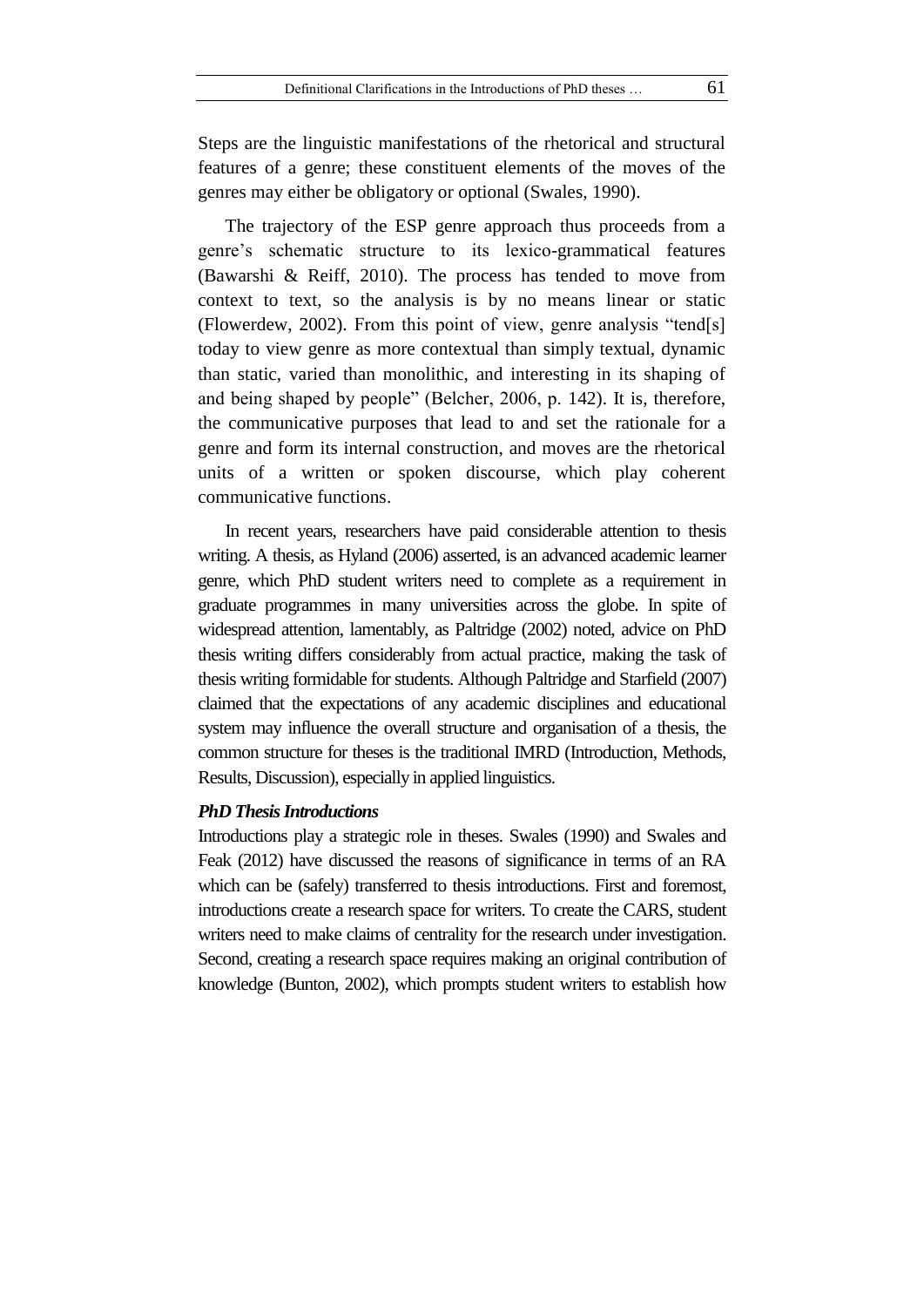the study relates to and draws on previous research. Third, researchers indicate the relationship between the thesis topic and the field of work, locating the study in relation to the field (Paltridge & Starfield, 2007).

PhD theses introductions tend to vary in length and citation density. Introductions tend to be shorter than the other PhD thesis sections. Bunton's (1998) analysis of 13 PhD texts showed that introductions could be as few as three pages or as long as 46 pages. Bunton's (2002) analysis of 45 introductions across disciplines indicated lengthier texts in medicine and social sciences. The major reason for such variability, as Paltridge and Starfield (2007) noted, was the embedding of literature review in introductions. Introductions may tend to be variable in citations, which may not have many references, or may use as many as 135 references to the literature. Such variations, as Swales (2004) commented, can be subject to disciplinary tendencies.

The analysis of structure and organisation of thesis introductions builds upon that of RA introductions. RA introductions serve three main communicative purposes, which Swales (1990) called moves realized through some strategies or actions known as steps: (Move 1) establishing a territory, (Move 2) establishing a niche, and (Move 3) occupying the niche. Researchers establish the territory by making claims of centrality about research and by reviewing previous research. The niche is established when writers indicate insufficient aspect of previous research and/or specify aspects of previous knowledge which need to be extended (Kawase, 2018). Finally, researchers occupy the niche when they discuss the goals, present the major findings of the study, and indicate RA structure. When Swales (2004) revisited the RA structure, he modified his 1990 model, keeping the three moves but removing and adding some steps. "Definitional clarifications" (p. 232) was another new step which Swales added to Move 3, briefly defining it as "extended definitional discussions of key terms"  $(p. 31)$ .

Research has shown that thesis introductions also follow these three moves, although much disciplinary variation in terms of steps has been reported (see Kawase, 2018 for a most recent update). Using Swales' (1990) CARS model, Bunton (2002) analysed 45 PhD thesis introductions written by native and non-native students across many disciplines, including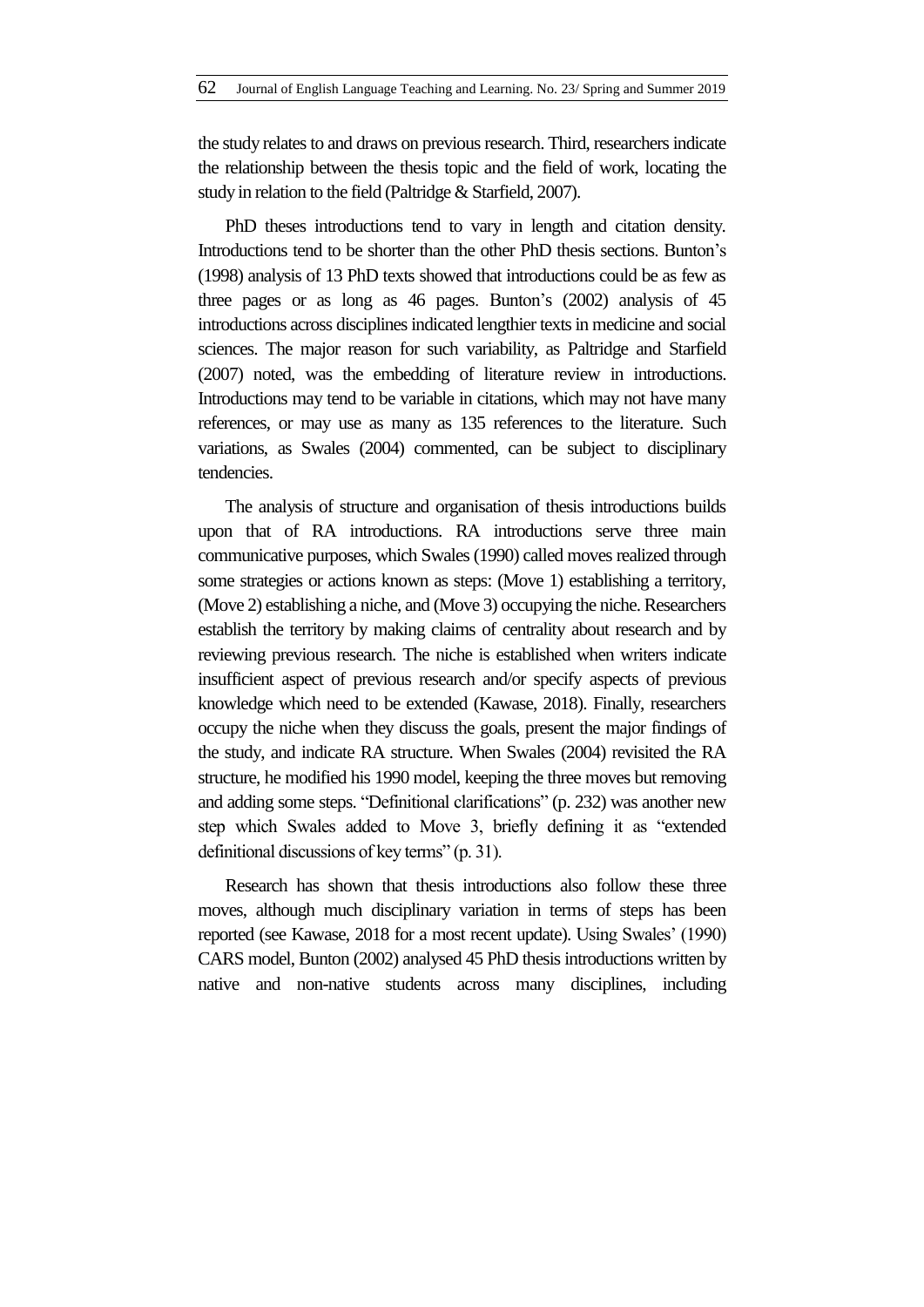engineering, education, arts, science, medicine, and social sciences. The results of his study showed some major differences between RA and PhD thesis introductions, although PhD thesis introductions include the three main moves. The first difference was that PhD theses used much more steps (11 more steps) to realise the moves. The second difference related to the third move in thesis introductions in which the majority of the newly identified steps were loctated. The third difference was related to occurrence of "defining terms" in both Move 1 and Move 3 to indicate both establishing the territory and filling the gap. The final difference concerned the cyclical nature of Move 1 and Move 2 followed by Move 3, which prompted Bunton to conclude that PhD thesis introductions followed a two-part structure.

Building on Bunton's (2002) model and that of Paltridge (2002), Paltridge and Starfiled (2007) proposed a new framework for the analysis of PhD thesis introductions. Generally, the model includes three moves and 11 steps, four of which are obligatory and the other remaining seven steps are optional. The model bears great resemblance to that of Bunton, although defining terms occurs on in Move 3 in Paltridge and Starfiled model. Although Paltridge and Starfiled's model does not derive from empirical investigation of PhD thesis introductions, it can be a good starting point for empirical testing.

Primarily basing their contrastive analysis of rhetorical organisation of PhD theses on Swales' (1990, 2004) work, Sler-Monreal, Carbonell-Olivares, and Gil-Salom (2011) examined 10 Spanish and 10 English PhD introductions in computing. Results of their genre analysis revealed some major differences between these two languages. Although both English and Spanish writers generally followed the three moves identified by Swales and used "defining terms" as a step to clarify key terms in Move 1 and in Move 3, Move 2 for Spanish introductions was optional and Spanish writers did not always use it to frame their introductions. English introductions, however, followed M1- Move 2-Move-3 sequence more closely.

More recently, Kawase (2018) analysed 20 PhD thesis introductions in applied linguistics, using Bunton's move-step model. Kawase also compared the results of his study with those of previous studies using Bunton's model. The findings showed that, like Sler-Monreal, María, Carbonell-Olivares, and Gil-Salom's (2011) study, defining terms was used in Move 1 and in Move 3.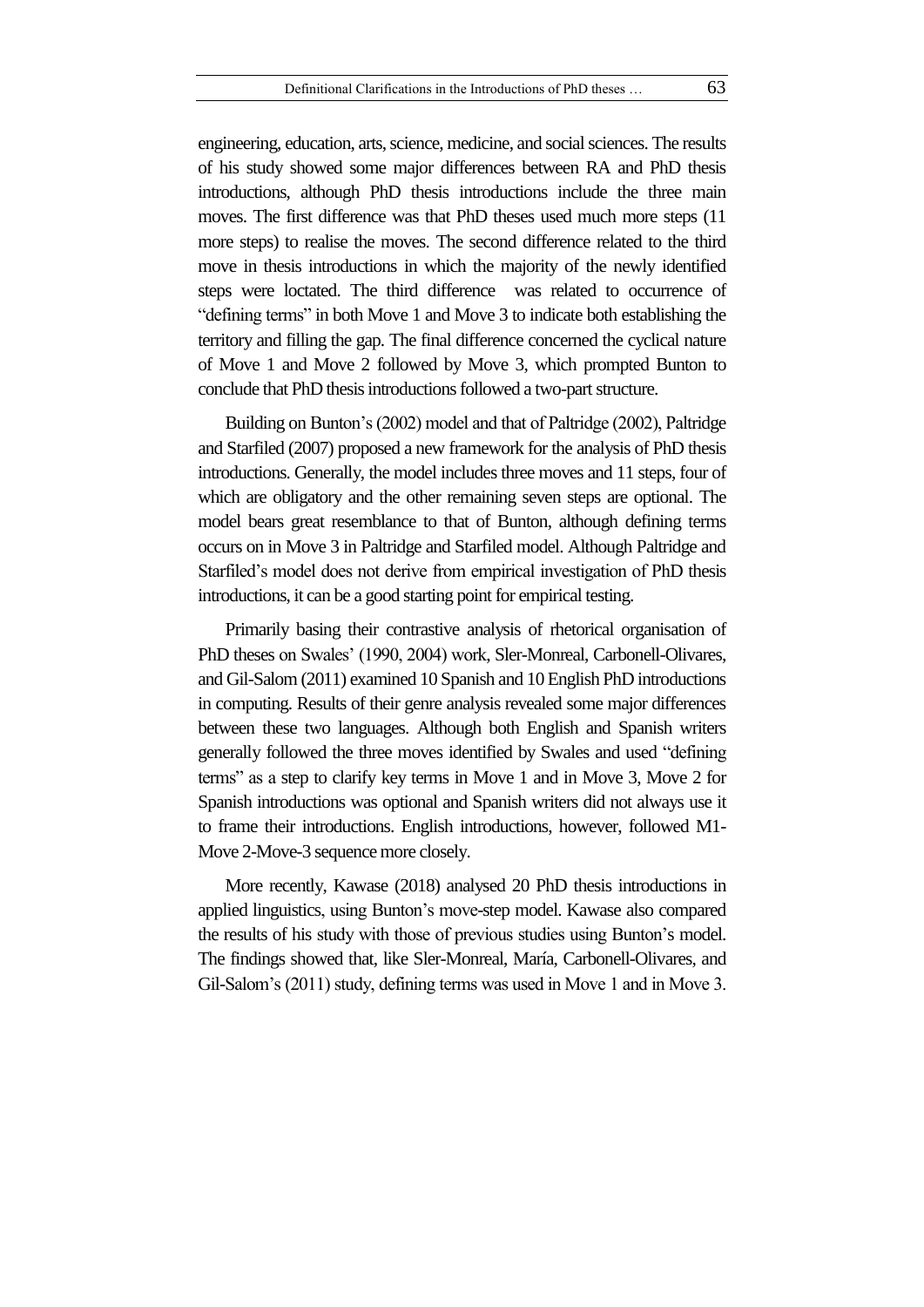The other findings of the study included the following: (1) applied linguistics thesisintroductions followed moves and steps described in Bunton (2002), (2) applied linguistics thesis writers tended to refer to materials and subjects than methodology-related descriptions, (3) applied linguistics thesis introductions used steps of the moves in various combinations to organise introductions, and (4) different disciplines used different rhetorical conventions to construct PhD introductory chapters.

#### *The Rationale for and the Research Questions of the Present Study*

The analysis of the findings of previous studies in the foregoing section suggest that PhD thesis introductions can be rhetorically and textually manifested differently across different disciplines. Notwithstanding the differences, some similarities may emerge. The findings show that almost all introductions follow some conventions—moves and steps—to organise arrangement of ideas. Moves are necessarily obligatory, but steps can be optional. Moves and steps my recycle throughout introductions, and do not necessarily follow one another in a fixed, linear order, although variations can be found across disciplines.

One of the optional steps, which emerge from the analysis of findings, includes defining terms. Although such an optional step is documented in RA introductions (see Swales, 2004, who uses definitional clarifications), it carries a more significant weight in PhD theses introductions due to larger space student writers have available to clarify key terms they use throughout the thesis. Table 1 compares this step (in boldface) in three studies on PhD thesis introductions. As can be seen, the step is repeated in Move 1 and in Move 3, which implies student writers tend to define key terms throughout the introduction to help readers fully understand the central terms and variables.

Although great significance is accorded to how key terms should be defined in PhD theses, we have no empirically driven study to help us know how long they should be, in what order they should be arranged, whether they should be defined using direct quotations, block quotations, or indirect quotations. No information exists to help student writers understand if the key terms in introductions differ from the keywords in abstracts. The following research questions were formulated to address the above gaps in the literature: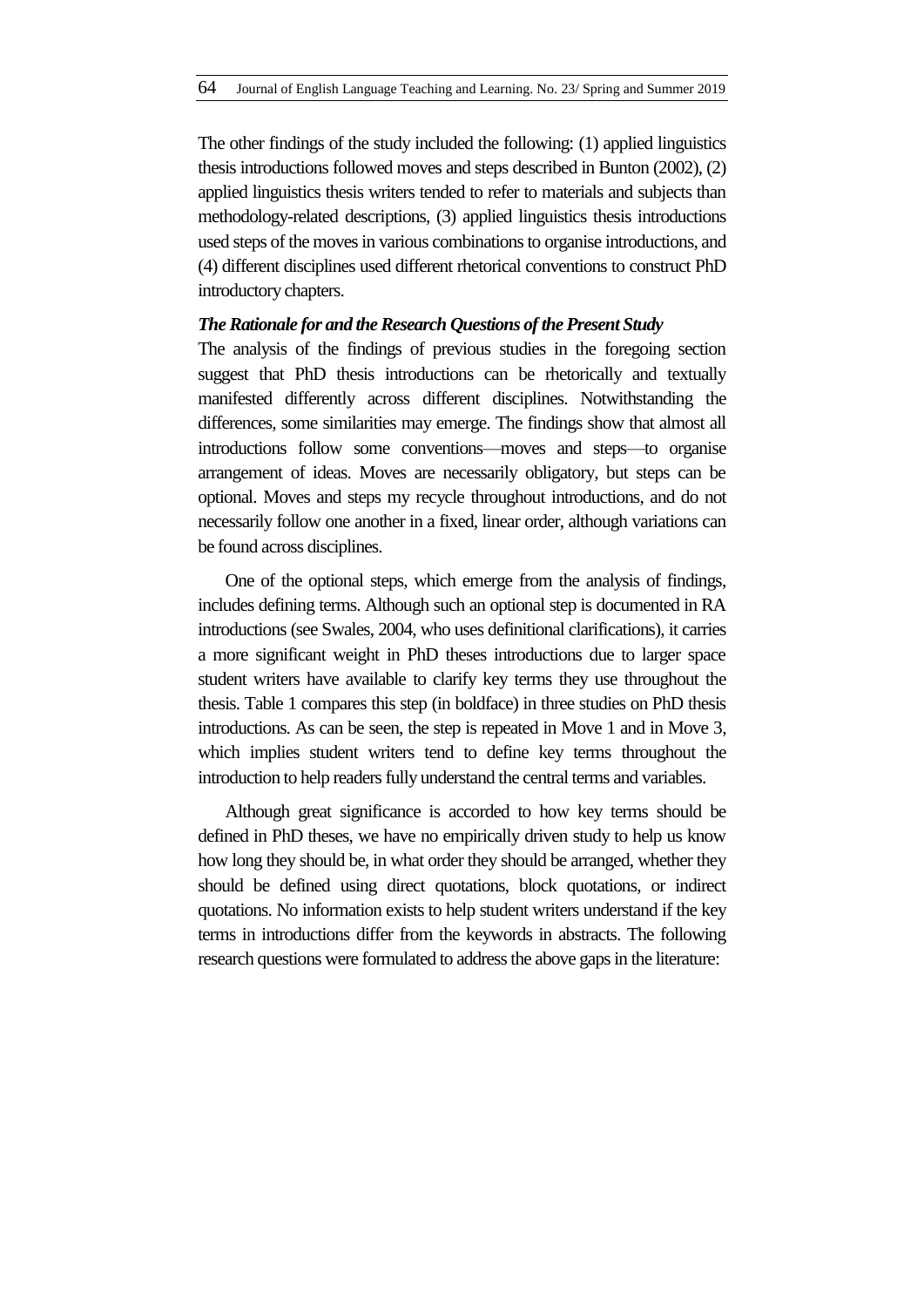- 1. How long are key terms? How are they arranged? What is the nature of quotations used in defining key terms?
- 2. Do key terms in PhD thesis introductions differ from keywords in PhD thesis abstracts?
- 3. Where do key terms derive from?
- 4. What are Iranian PhD students' and applied linguists' perceptions of key terms?

| Moves and Steps             | Kawase    | Sler-Monreal,  | Bunton's       |  |
|-----------------------------|-----------|----------------|----------------|--|
|                             | (2018)    | Carbonell-     | $(2002)$ Study |  |
|                             |           | Olivares, and  |                |  |
|                             |           | Gil-Salom's    |                |  |
|                             |           | $(2011)$ Study |                |  |
| Move 1: Establishing<br>a   |           |                |                |  |
| research territory          |           |                |                |  |
| Topic                       | 19(95.0)  | 9(90.0)        | 38 (84.4)      |  |
| generalisations/Background  |           |                |                |  |
| Centrality/Importance<br>of | 18 (90.0) | 6(60.0)        | 36(80.0)       |  |
| topic                       |           |                |                |  |
| Defining terms              | 2(10.0)   | 8(80.0)        | 10(22.2)       |  |
| Parameter of research       | 2(10.0)   | N/A            | 2(4.4)         |  |
| Reviewing previous          | 19(95.0)  | 8(80.0)        | 39(86.7)       |  |
| research                    |           |                |                |  |
| Move 2: Establishing a      |           |                |                |  |
| niche                       |           |                |                |  |
| Gap in previous research    | 15(75.0)  | 7(70.0)        | 33(73.3)       |  |
| Question-raising            | 5(25.0)   | 1(10.0)        | 10(25.0)       |  |
| Counter-claiming            | 2(10.0)   | N/A            | 2(4.4)         |  |
| Continuing<br>extending     | 5(25.0)   | 7(70.0)        | 10(22.2)       |  |
| tradition                   |           |                |                |  |
| Problem/Need                | 10(50.0)  | 8(80.0)        | 31(68.9)       |  |
| Move 3: Occupying a niche   |           |                |                |  |

*Moves and Steps in the Introductions of PhD Theses across Three Studies*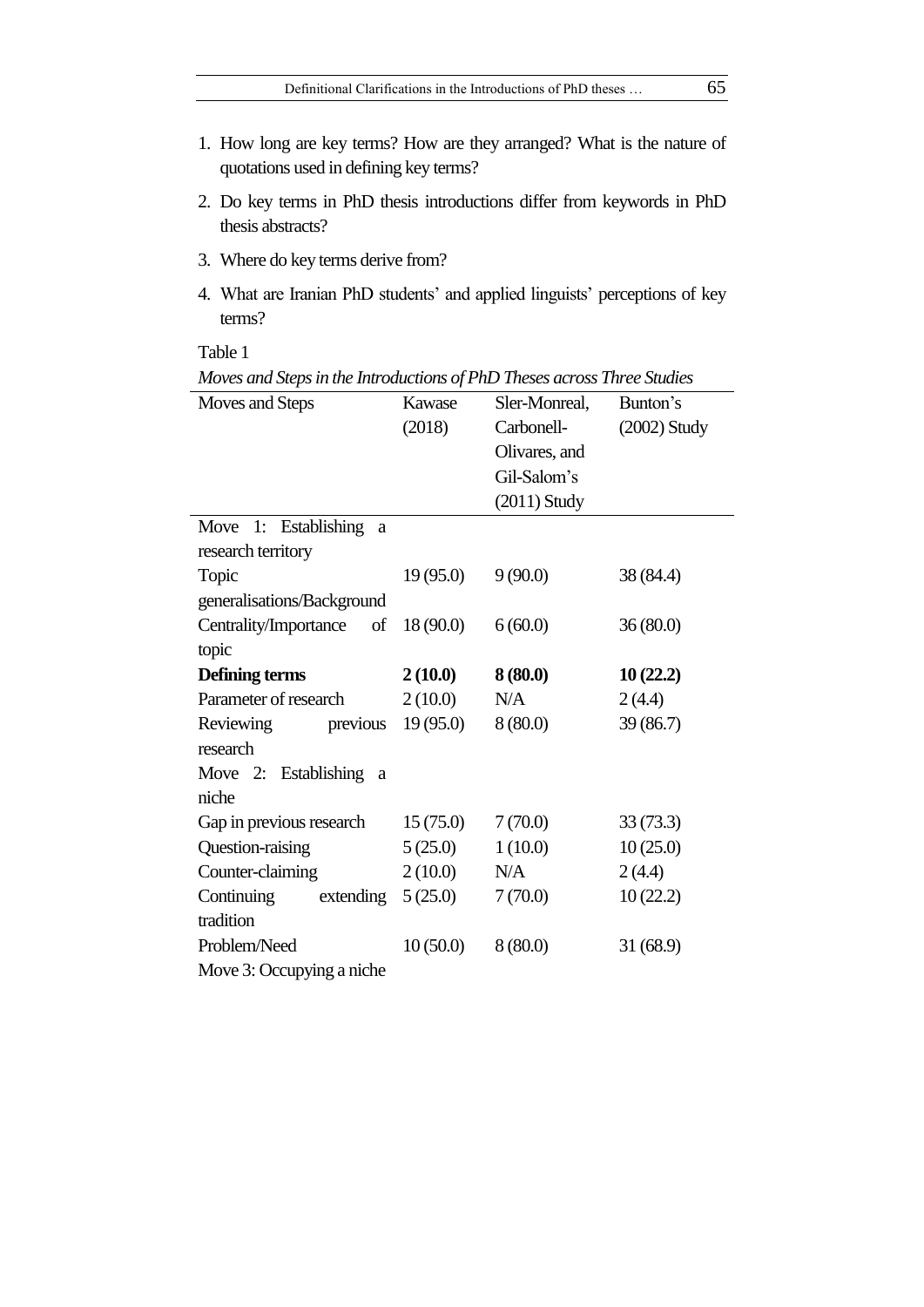| Purpose/Aims/Objectives    | 17(85.0) | 6(60.0)   | 38 (84.4) |
|----------------------------|----------|-----------|-----------|
| <b>Chapter structure</b>   | 8(40.0)  | 5(50.0)   | 5(11.1)   |
| Theoretical position       | 9(45.0)  | N/A       | 6(13.3)   |
| Announcing research/Work   | 17(85.0) | 8(80.0)   | 12(26.7)  |
| carried out                |          |           |           |
| Parameters of research     | 2(10.0)  | N/A       | 3(6.7)    |
| Research                   | 15(75.0) | 5(50.0)   | 8(17.8)   |
| questions/Hypotheses       |          |           |           |
| <b>Defining terms</b>      | 4(20.0)  | 5(50.0)   | 4(8.9)    |
| Method                     | 9(45.0)  | 6(60.0)   | 33(73.3)  |
| Material/Subjects          | 11(55.0) | 4(40.0)   | 11(24.4)  |
| Findings/Results           | 5(25.0)  | 9(90.0)   | 10(22.2)  |
| Product/Model proposed     | 2(10.0)  | N/A       | 10(22.2)  |
| Application                | 0(0.0)   | 3(30.0)   | 3(6.7)    |
| Evaluation                 | 2(10.0)  | 0(0.0)    | 4(8.9)    |
| Justification/Significance | 11(55.0) | 6(60.0)   | 19 (47.2) |
| Thesis structure           | 17(85.0) | 10(100.0) | 31(68.9)  |

*Note.* Kawase's (2018) included 20 theses; Sler-Monreal, Carbonell-Olivares, and Gil-Salom's (2011) Study 10 theses in Computing; and Bunton's (2002) study 45 theses in engineering, education, arts, science, medicine, social sciences. Adapted from "Rhetorical structure of the introductions of applied linguistics PhD theses," by C. Soler-Monreal, M. Carbonell-Olivares, and L. Gil-Salom, 2011, *Journal of English for Academic Purposes, 31,* p. 21. Copyright 2017 by Elsevier Ltd. All rights reserved.

## **Method**

## *Participants*

The participants of the study included Iranian PhD students and university professors in applied linguistics. Thirty applied linguists (9 females, 21 males) and 32 PhD students (12 females, 20 males) completed a researcher-made questionnaire. Applied linguists differed in their age ranging from 32 to 58, but PhD students were within 27 and 53 years of age. Years of teaching experience for applied linguists were between 5 and 25, but for PhD students teaching experience ranged from 3 to 24 years.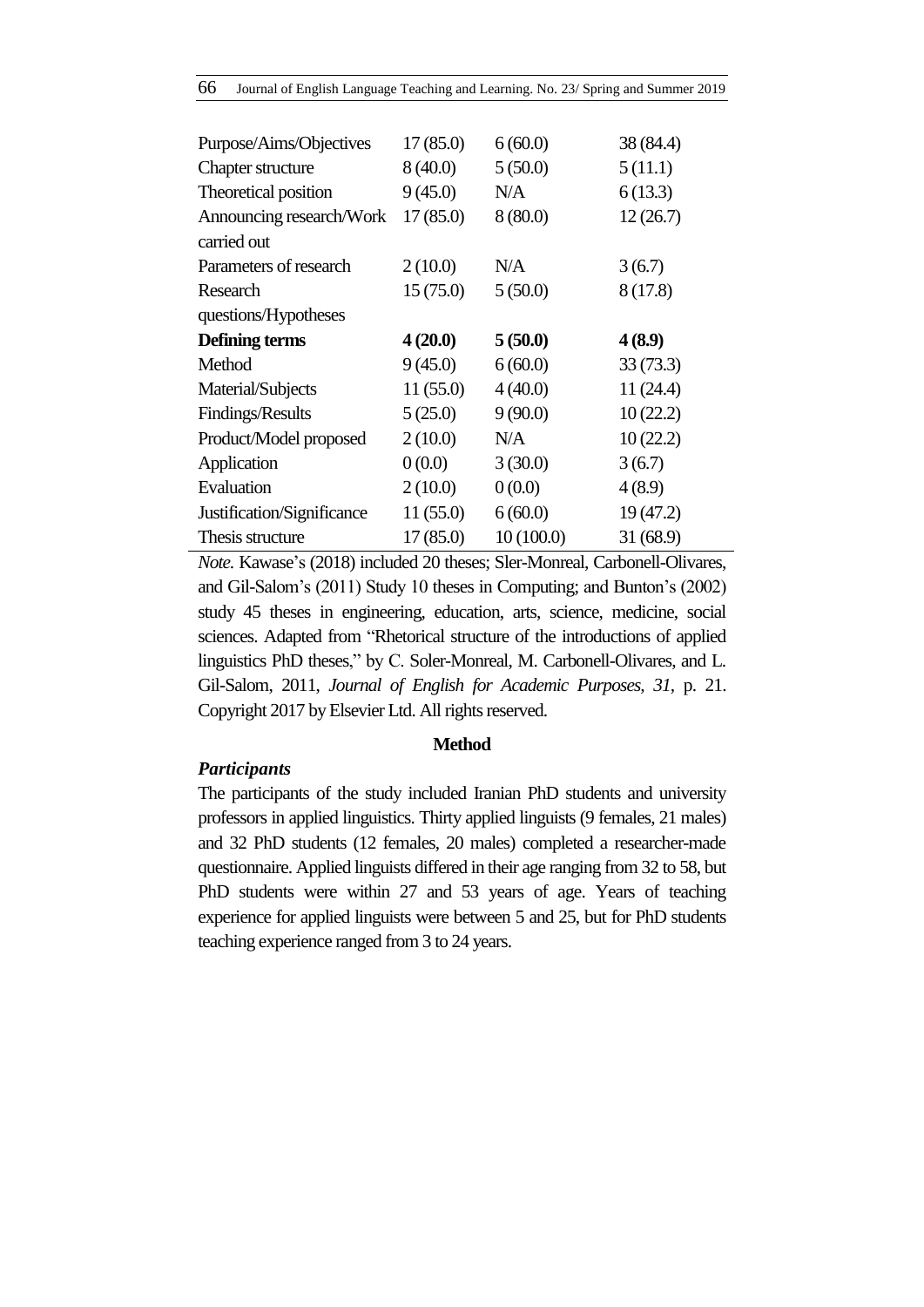The snowball sampling was used to select the participants. A researchermade questionnaire was developed and sent to 147 participants, but only 62 of them completed and returned the questionnaire. The participants were located in the Iranian Universities in which PhD programmes in applied linguistics were offered.

### *Corpus Development*

To analyse the key terms, the researcher developed a corpus. The researcher selected the PhD theses in applied linguistics written by Iranian PhD students at Iranian universities. PhD theses in applied linguistics are available in a limited number of universities. Getting access to theses in universities was based on some rules. Due to some limitations and university requirements, it took a longer time to develop the corpus. The researcher could not access all PhD theses in applied linguistics, because some of the universities did not give free access to the theses. The total number of theses for this study was 129. Out of this number, 10 did not consist of key terms section, so they were taken out, and 119 theses remained for the analysis. Table 2 shows the universities and number of theses.

## Table 2 *The Collected PhD theses*

| University                        | Number of theses |  |
|-----------------------------------|------------------|--|
| Allameh Tabatabaii University     | 23               |  |
| Kharazmi University               | 3                |  |
| Razi University                   | $\overline{2}$   |  |
| University of Tabriz              | 2                |  |
| Shahid Beheshti University        | 1                |  |
| <b>Shiraz University</b>          | 10               |  |
| <b>Tarbiat Modares University</b> | 24               |  |
| University of Isfahan             | 8                |  |
| University of Tehran              | 51               |  |
| Urmia University                  | 2                |  |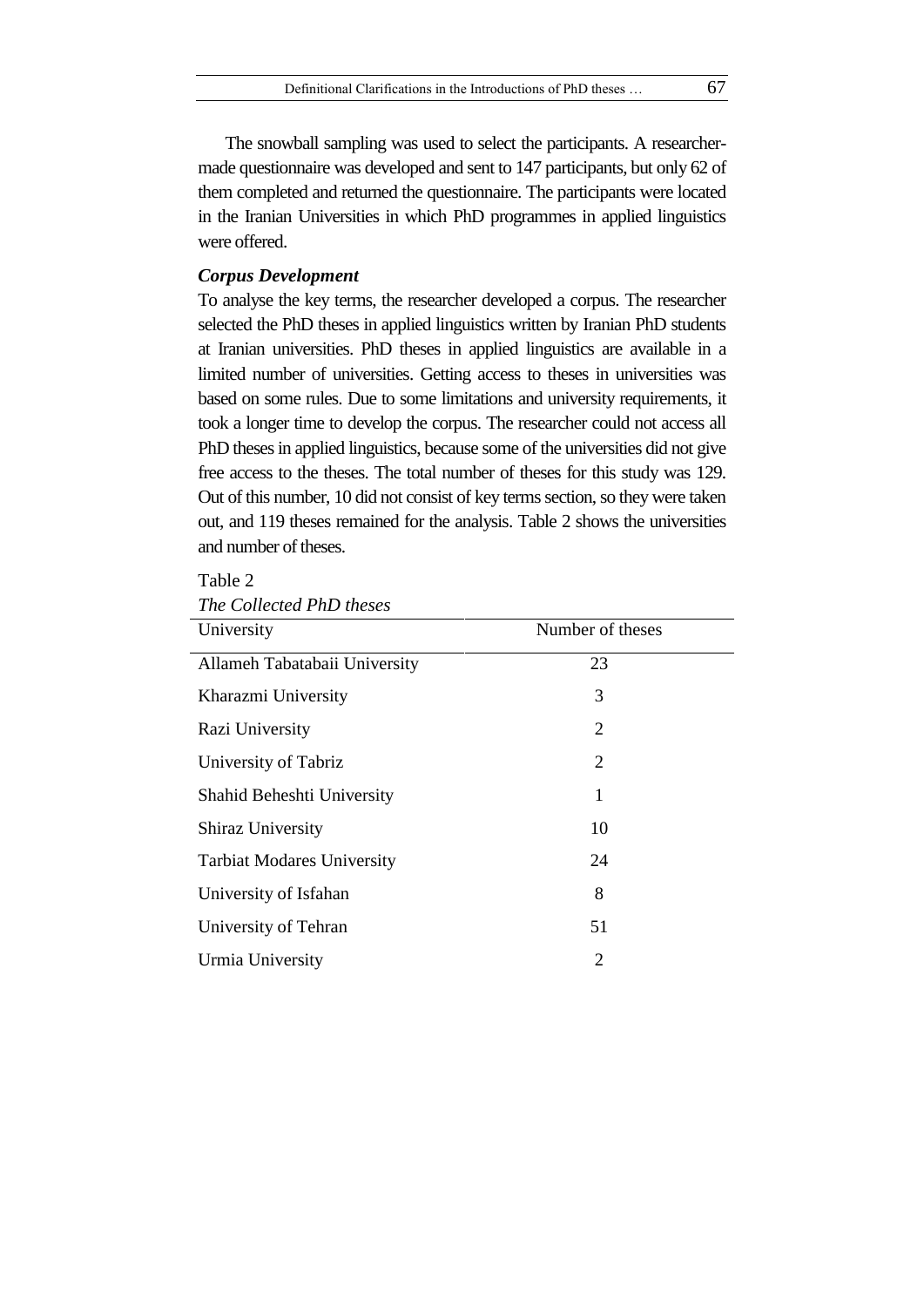| Ferdowsi University of Mashhad        |     |  |
|---------------------------------------|-----|--|
| Hakim Sabzevari University            |     |  |
| Shahid Chamran University of<br>Ahvaz |     |  |
| Total                                 | 129 |  |

### *Instrument*

To develop the questionnaire, the researcher conducted an interview with 14 applied linguists and 12 PhD students. According to the responses provided for the interview by the participants, a close-ended questionnaire was developed. The questionnaire consisted of 22 items and it was a 5- point likert scale ranging from strongly agree (5), agree (4), undecided (3), disagree (2), strongly disagree (1). The items were developed based on the responses of applied linguists and PhD students in the interview. The first draft of the questionnaire included 28 items, but 6 items were deleted and for the final version, 22 items remained.

#### *Data Analysis Procedures*

IBM SPSS Statistics (version 23) was used to analyse the data. The data was analysed quantitatively For quantitative analysis, descriptive statistics including percentages and inferential statistics including t-tests were used. To answer the first research question, the key terms and their definitions were typed in word files to be counted and the nature of quotations was analysed counting the number of direct quotations, indirect quotations, and block quotations. Frequency counts were used to answer the second and the third research questions. Finally, for the last research question, descriptive statistics including mean and standard deviation and an independent samples test were used.

#### **Results**

#### *Length, Arrangement, and Nature of Quotations of Key Terms*

The first research question of the present study examined the key terms of the PhD theses in terms of their length, arrangement (alphabetic or non-alphabetic), and nature of quotations (direct, indirect, block). For the first part of the first research question, the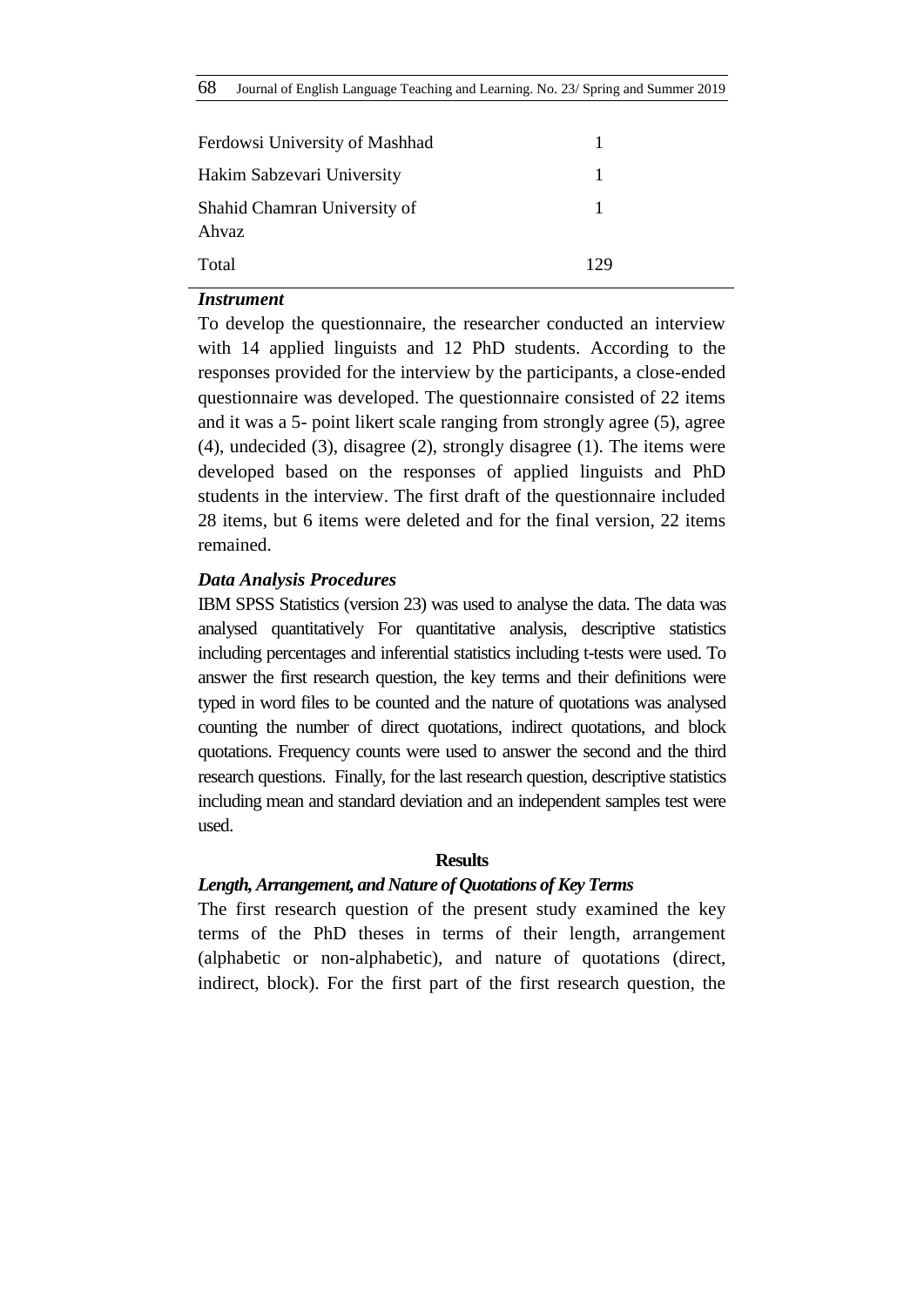researcher used the Word software to count the words for each definition. Table 3 shows the minimum and maximum length of the definitions for each university.

| The Minimum and Maximum Length of Definitions across Theses<br>University | Minimum        | Maximum |  |
|---------------------------------------------------------------------------|----------------|---------|--|
| Tehran                                                                    | 6              | 401     |  |
| <b>Tarbiat Modares</b>                                                    | 5              | 317     |  |
| Allameh                                                                   | 5              | 365     |  |
| Shiraz                                                                    | $\overline{7}$ | 698     |  |
| Isfahan                                                                   | 10             | 624     |  |
| Tabriz                                                                    | 18             | 119     |  |
| Kharazmi                                                                  | 17             | 345     |  |
| Urmia                                                                     | 25             | 165     |  |
| Razi                                                                      | 17             | 63      |  |
| Shahid Beheshti                                                           | 31             | 230     |  |
| Ahvaz                                                                     | 47             | 122     |  |
| Hakim Sabzevari                                                           | 42             | 260     |  |
| Total                                                                     | 230            | 3,709   |  |

Table 3 *The Minimum and Maximum Length of Definitions across Theses*

As shown in Table 3, in terms of length, the minimum size of the definitions for key terms is attributed to the theses written at Allameh Tabataba'i University and Tarbiat Modares university consisting only of five words. The maximum size is related to the theses of Shiraz university with 698 words. Table 4 shows the minimum and maximum length for definition of key terms for each university.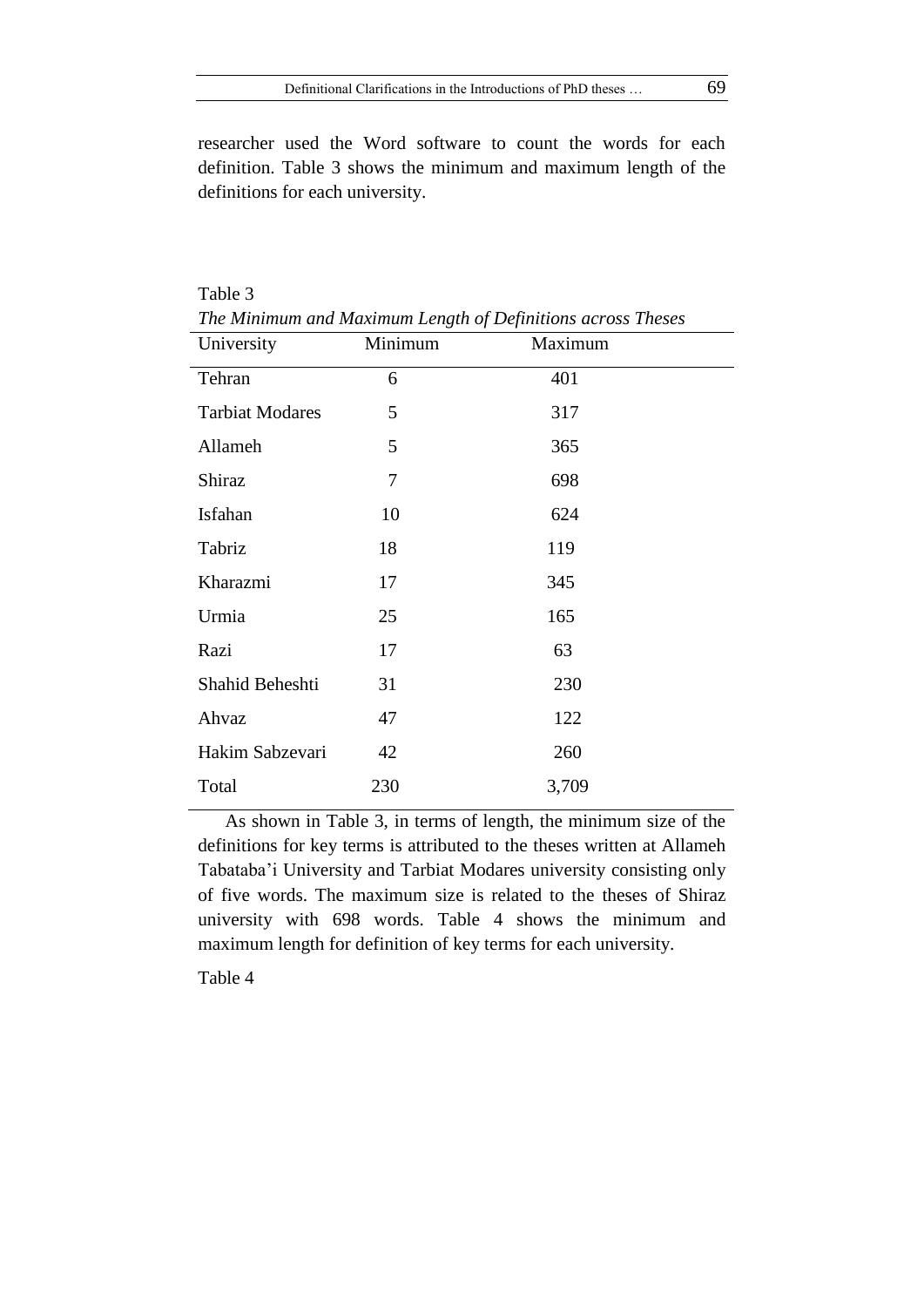| $\sim$ $\sigma$<br>$\overline{J}$<br>University | $\overline{J}$<br>$\sim$<br>Minimum | Maximum |
|-------------------------------------------------|-------------------------------------|---------|
| Teh1                                            | 15                                  | 50      |
| Teh <sub>2</sub>                                | 45                                  | 57      |
| Teh <sub>3</sub>                                | 51                                  | 401     |
| Teh <sub>4</sub>                                | 37                                  | 102     |
| Teh <sub>5</sub>                                | 20                                  | 98      |
| Teh <sub>6</sub>                                | 39                                  | 178     |
| Teh7                                            | 15                                  | 183     |
| Teh <sub>8</sub>                                | 21                                  | 68      |
| Teh9                                            | 51                                  | 70      |
| Teh10                                           | 6                                   | 279     |
| Teh11                                           | 14                                  | 374     |
| Teh12                                           | 12                                  | 75      |
| Teh13                                           | 19                                  | $77\,$  |
| Teh14                                           | 48                                  | 61      |
| Teh15                                           | 30                                  | 114     |
| Teh16                                           | 10                                  | 110     |
| Teh17                                           | 39                                  | 155     |
| Teh18                                           | 15                                  | 81      |
| Teh19                                           | 19                                  | 31      |
| Teh <sub>20</sub>                               | 45                                  | 99      |
| Teh <sub>21</sub>                               | 35                                  | 82      |
| Teh <sub>22</sub>                               | 31                                  | 316     |
| Teh <sub>23</sub>                               | 90                                  | 254     |
|                                                 |                                     |         |

*The Length of Definitions of Key Terms*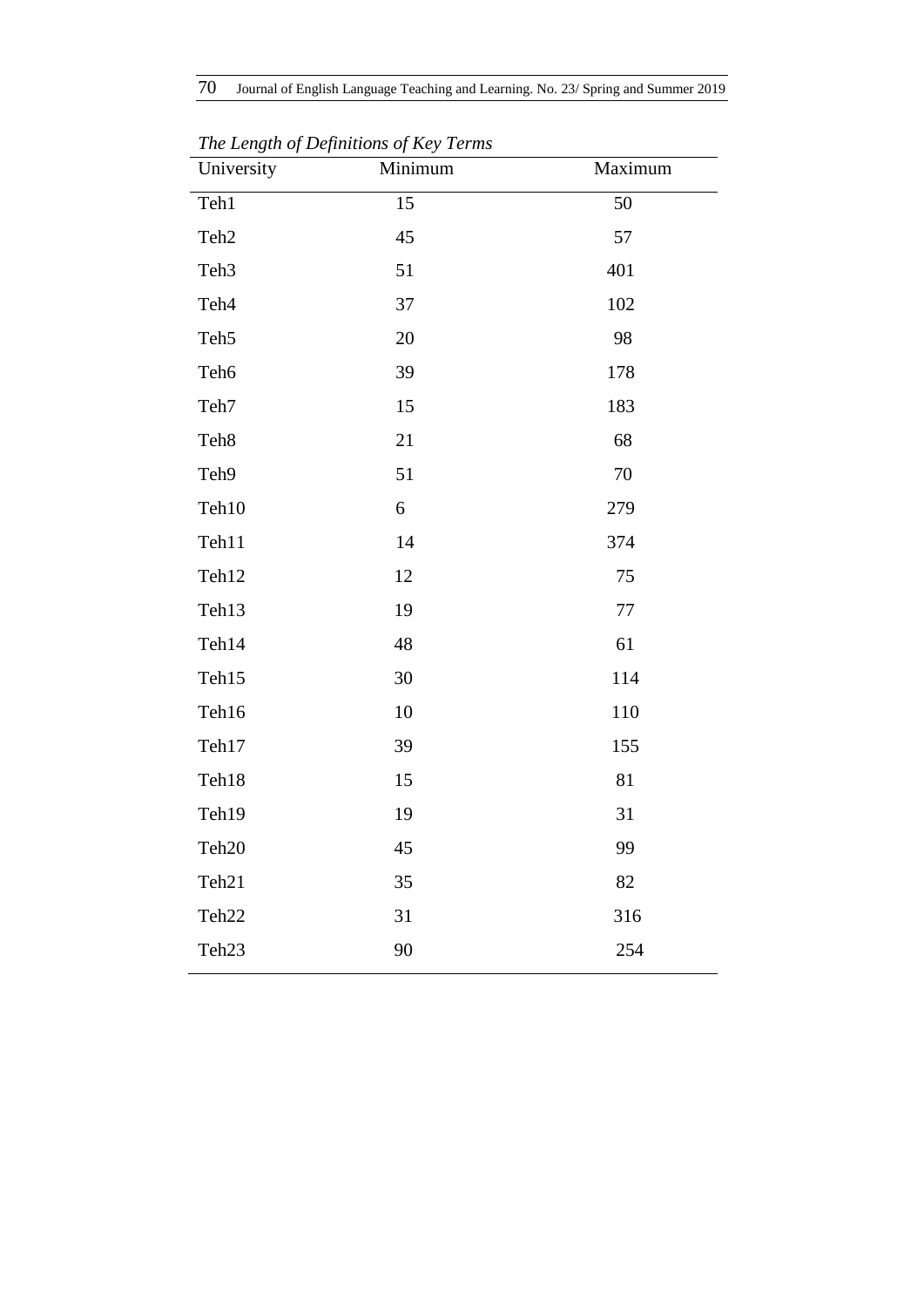| Definitional Clarifications in the Introductions of PhD theses |        |         | 71 |
|----------------------------------------------------------------|--------|---------|----|
|                                                                |        |         |    |
| Teh <sub>24</sub>                                              | 22     | 79      |    |
| Teh <sub>25</sub>                                              | 61     | 188     |    |
| Teh <sub>26</sub>                                              | 32     | 86      |    |
| Teh <sub>27</sub>                                              | 18     | $77 \,$ |    |
| Teh <sub>28</sub>                                              | 19     | 66      |    |
| Teh <sub>29</sub>                                              | 41     | 106     |    |
| Teh <sub>30</sub>                                              | 9      | 71      |    |
| Teh <sub>31</sub>                                              | 36     | 112     |    |
| Teh <sub>32</sub>                                              | 39     | 117     |    |
| Teh <sub>33</sub>                                              | 34     | 83      |    |
| Teh <sub>34</sub>                                              | 20     | 152     |    |
| Teh <sub>35</sub>                                              | 14     | 93      |    |
| Teh <sub>36</sub>                                              | 25     | 89      |    |
| Teh <sub>37</sub>                                              | 40     | 128     |    |
| Teh <sub>38</sub>                                              | 106    | 234     |    |
| Teh <sub>39</sub>                                              | 17     | 67      |    |
| Teh <sub>40</sub>                                              | 12     | 50      |    |
| Teh41                                                          | 55     | 184     |    |
| Teh42                                                          | 95     | 164     |    |
| Teh43                                                          | $10\,$ | 137     |    |
| Teh44                                                          | 60     | 156     |    |
| Teh45                                                          | 20     | 62      |    |
| Teh46                                                          | 13     | $80\,$  |    |
| TM1                                                            | 65     | 301     |    |
| TM <sub>2</sub>                                                | $20\,$ | 92      |    |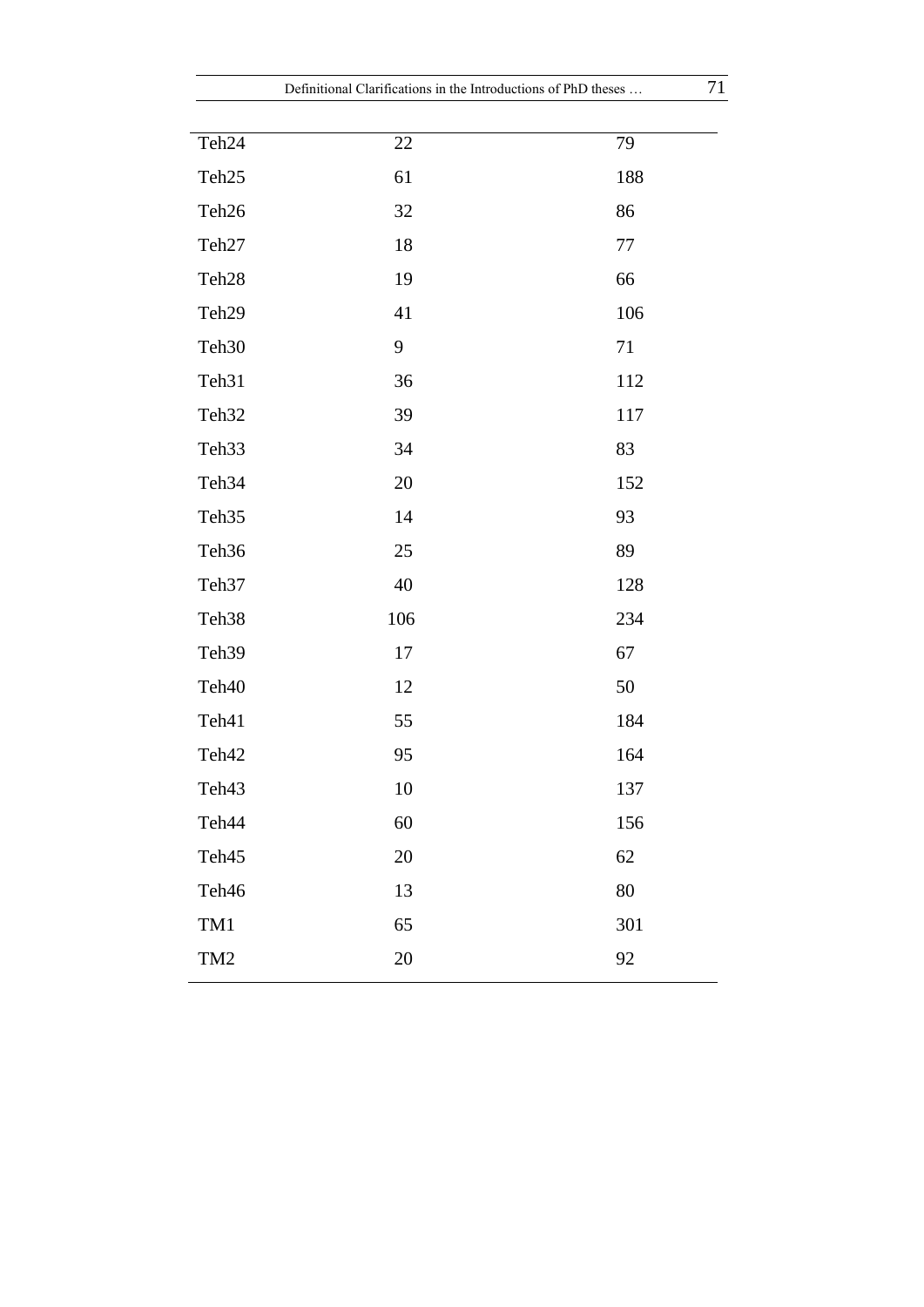|  | 72 Journal of English Language Teaching and Learning. No. 23/ Spring and Summer 2019 |  |  |  |  |  |  |  |
|--|--------------------------------------------------------------------------------------|--|--|--|--|--|--|--|
|--|--------------------------------------------------------------------------------------|--|--|--|--|--|--|--|

| TM3             | $\overline{5}$ | 75  |
|-----------------|----------------|-----|
| TM4             | 18             | 87  |
| TM <sub>5</sub> | 86             | 317 |
| TM <sub>6</sub> | 111            | 219 |
| TM7             | 21             | 61  |
| TM8             | 41             | 124 |
| TM9             | 16             | 55  |
| <b>TM10</b>     | 40             | 78  |
| <b>TM11</b>     | 17             | 17  |
| <b>TM12</b>     | 28             | 138 |
| <b>TM13</b>     | 70             | 109 |
| <b>TM14</b>     | $20\,$         | 51  |
| <b>TM15</b>     | 26             | 127 |
| <b>TM16</b>     | 15             | 76  |
| <b>TM17</b>     | 11             | 202 |
| <b>TM18</b>     | 27             | 87  |
| <b>TM19</b>     | 14             | 164 |
| <b>TM20</b>     | 48             | 136 |
| TM21            | 43             | 105 |
| <b>TM22</b>     | 40             | 123 |
| TM23            | 24             | 62  |
| <b>TM24</b>     | 16             | 116 |
| AL1             | 56             | 116 |
| AL2             | 9              | 39  |
| AL3             | 28             | 67  |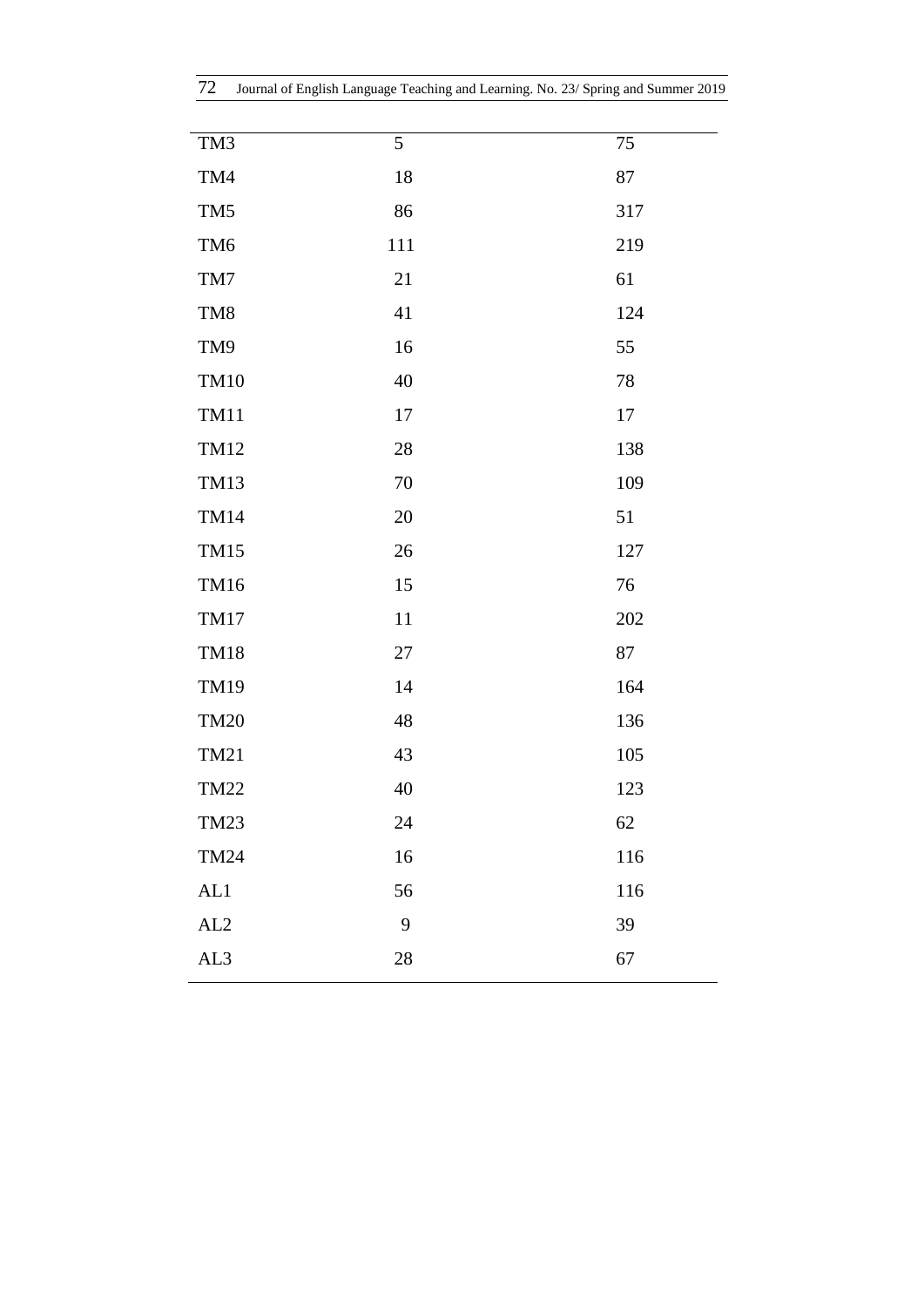| Definitional Clarifications in the Introductions of PhD theses |                  |     | 73 |  |
|----------------------------------------------------------------|------------------|-----|----|--|
|                                                                |                  |     |    |  |
| ${\rm AL4}$                                                    | 41               | 124 |    |  |
| AL5                                                            | 13               | 154 |    |  |
| AL6                                                            | 65               | 214 |    |  |
| AL7                                                            | 31               | 72  |    |  |
| AL <sub>8</sub>                                                | 11               | 45  |    |  |
| AL9                                                            | 104              | 231 |    |  |
| AL10                                                           | 16               | 111 |    |  |
| AL11                                                           | 44               | 133 |    |  |
| AL12                                                           | 26               | 67  |    |  |
| AL13                                                           | 53               | 135 |    |  |
| AL14                                                           | 52               | 214 |    |  |
| AL15                                                           | 169              | 365 |    |  |
| AL16                                                           | 29               | 152 |    |  |
| $AL17$                                                         | 31               | 104 |    |  |
| AL18                                                           | 55               | 116 |    |  |
| AL19                                                           | 23               | 188 |    |  |
| AL20                                                           | 18               | 25  |    |  |
| AL21                                                           | $\mathfrak{S}$   | 50  |    |  |
| AL22                                                           | 113              | 209 |    |  |
| AL <sub>23</sub>                                               | 87               | 170 |    |  |
| Shz1                                                           | 14               | 109 |    |  |
| Shz2                                                           | 42               | 100 |    |  |
| Shz3                                                           | $\boldsymbol{7}$ | 98  |    |  |
| Shz4                                                           | 19               | 216 |    |  |
| Shz5                                                           | $10\,$           | 47  |    |  |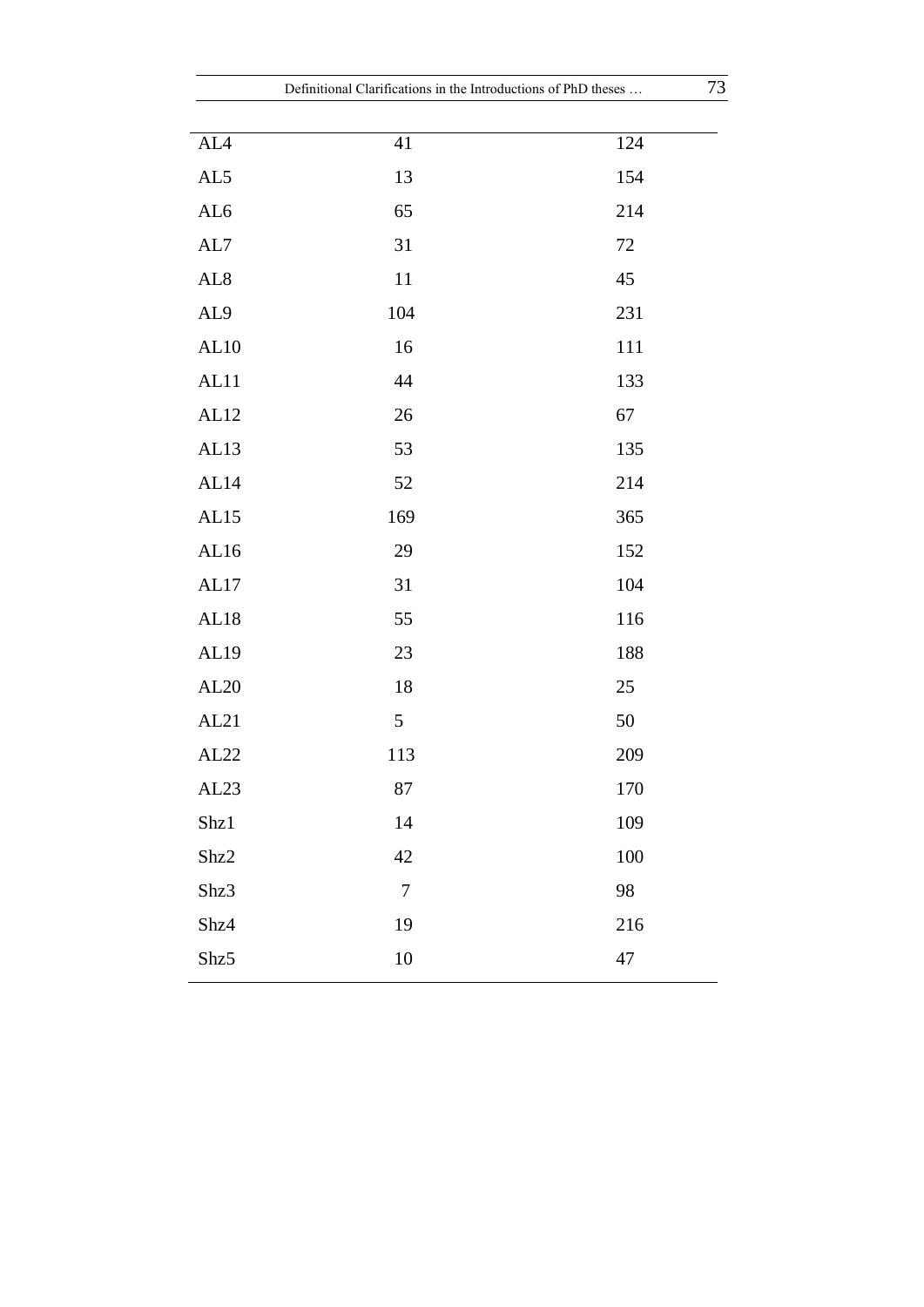| Shz6             | 26     | 204    |
|------------------|--------|--------|
| Shz7             | 73     | 175    |
| Shz8             | 31     | 78     |
| Shz9             | 106    | 698    |
| Isf1             | $26\,$ | $72\,$ |
| Isf2             | 139    | 624    |
| Isf3             | 10     | 69     |
| Isf4             | 18     | $70\,$ |
| Isf5             | 14     | 168    |
| Isf6             | 42     | 167    |
| Urm1             | 45     | 126    |
| Urm2             | 25     | 165    |
| Razi             | 17     | 63     |
| Sbz              | 42     | 260    |
| Tab1             | 18     | 119    |
| Tab <sub>2</sub> | 40     | 83     |
| Ahz              | 47     | 122    |
| Khz1             | 17     | 56     |
| Khz2             | 37     | 345    |
| Khz3             | 32     | 101    |
| ShB              | 31     | 230    |
| Total<br>1,6484  | 4,334  |        |

*Note.* The = Tehran; TM = Tarbiat Modares; AL = Allame Taatabaei;  $Shz = Shiraz$ ; Isf = Isfahan; Khz = Kharazmi; Urm = Uromia; Tab = Tabriz; Ahz = Ahvaz; Sbz = Sabzevar; ShB = Shahid Beheshti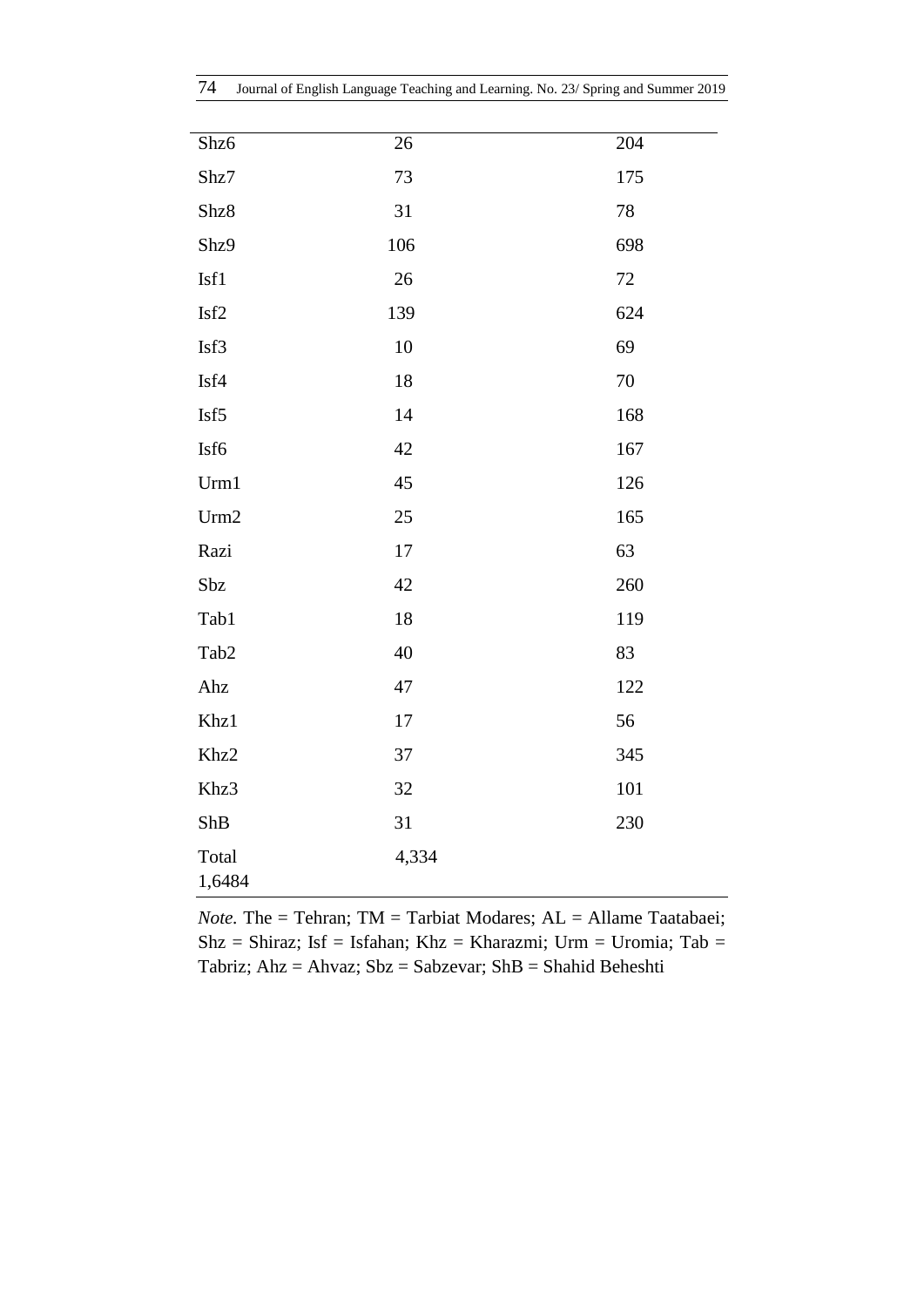Moreover, the PhD thesis key terms were investigated in terms of their arrangement. They were divided into two groups of alphabetic and nonalphabetic. Out of 119 theses that had the key terms section, 42 arranged their key terms alphabetically and in the remaining 77 theses the arrangement of key terms was not done alphabetically. Table 5 shows the number of alphabetical and non-alphabetical for each university.

| University             | Alphabetic     | Non-alphabetic |
|------------------------|----------------|----------------|
| Tehran                 | 15             | 31             |
| Allameh                | 9              | 14             |
| <b>Tarbiat Modares</b> | 11             | 13             |
| Shiraz                 | $\overline{2}$ | 7              |
| Isfahan                | $\overline{2}$ | $\overline{4}$ |
| Kharazmi               |                | 3              |
| Tabriz                 | $\overline{2}$ |                |
| Urmia                  |                | $\overline{2}$ |
| Razi                   | $\mathbf{1}$   |                |
| Shahid Beheshti        |                | $\mathbf{1}$   |
| Ahvaz                  |                | $\mathbf{1}$   |
| Sabzevar               |                | $\mathbf{1}$   |
| Total                  | 42             | 77             |

*Ordering of Key Terms across Thesis Introductions*

Table 5

The last part of the first question investigated the key terms in terms of their quotations. The writers used quotations to define their key terms. The definitions were divided into direct, indirect, and block quotations. The most frequent quotation type was indirect; 652 indirect quotations were found among all the quotations for defining the key terms. Direct quotation was used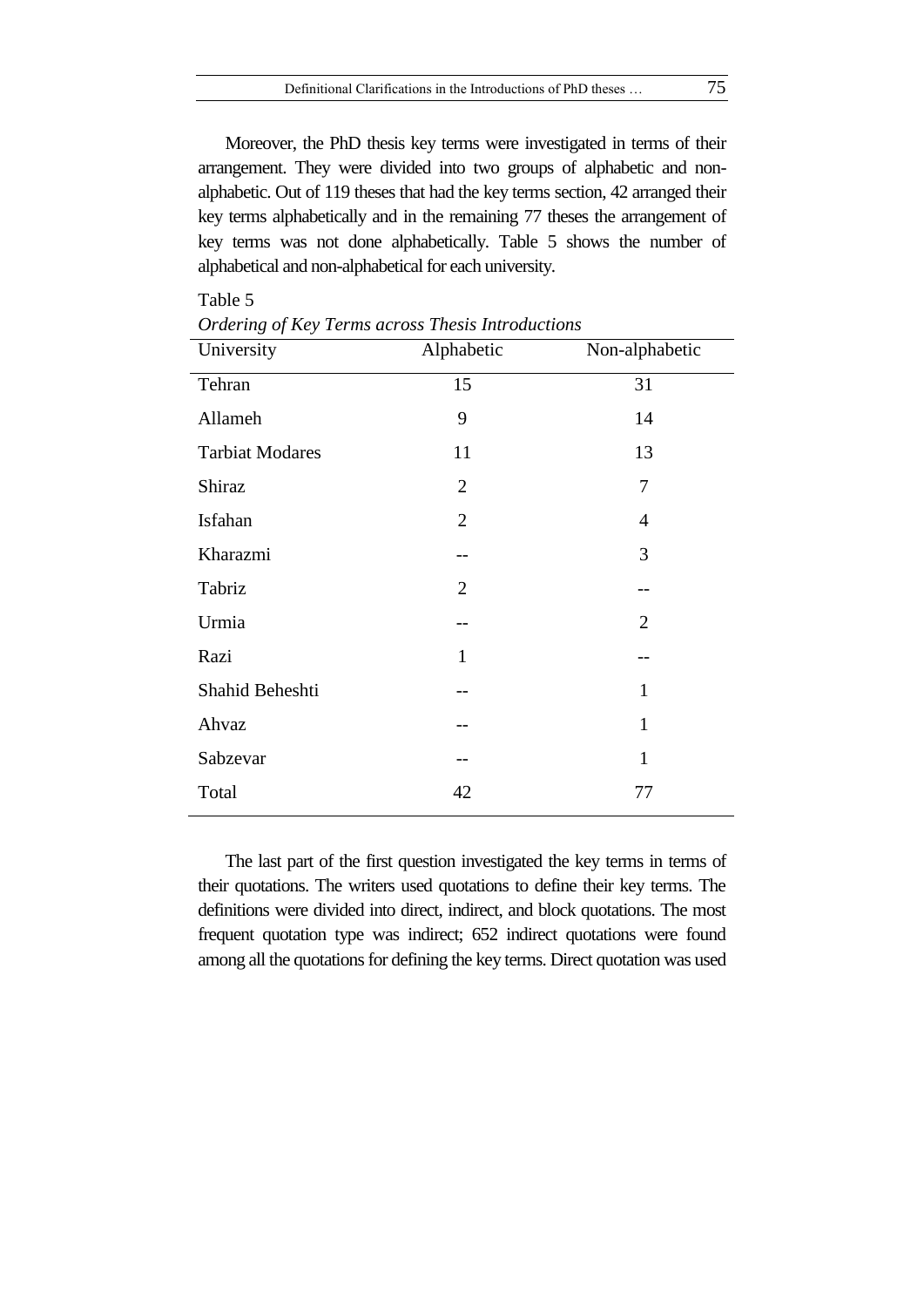389 times and block quotation was used 23 times in all the definitions of key terms.

### *Key Terms: The same as or Different from Keywords?*

To answer the second research question, the researcher compared the key terms and key words to know how frequently these key terms are repeated in the key words. As mentioned previously, the total number of the theses was 129. Out of this number, ten theses did not have key terms and 69 did not have keywords in their abstracts. Therefore, the analysis was based on the 50 theses that consisted of both the key terms and keywords sections. The total number of key terms in these 50 theses was 372. Out of this number, 158 were observed in the keywords of the abstracts. Table 6 shows the number of key terms and those which are repeated in the keywords. For example, out of six key terms, only one similar word was observed in the keywords. Therefore, 43% of the key terms in the introductions were exactly repeated in the keywords of the abstracts.

| The Prequency of Rey Terms in Reywords |                  |  |  |  |  |  |
|----------------------------------------|------------------|--|--|--|--|--|
| Key term                               | Keyword          |  |  |  |  |  |
| $\boldsymbol{6}$                       | 1                |  |  |  |  |  |
| 15                                     | $\mathfrak{Z}$   |  |  |  |  |  |
| 5                                      | $\mathbf{1}$     |  |  |  |  |  |
| 12                                     | $\overline{4}$   |  |  |  |  |  |
| 5                                      | $\overline{4}$   |  |  |  |  |  |
| 21                                     | $\mathfrak{Z}$   |  |  |  |  |  |
| 11                                     | $\overline{4}$   |  |  |  |  |  |
| 6                                      | $\boldsymbol{0}$ |  |  |  |  |  |
| $\overline{7}$                         | $\overline{7}$   |  |  |  |  |  |
| $8\,$                                  | 5                |  |  |  |  |  |
| $10\,$                                 | $\mathbf{1}$     |  |  |  |  |  |
| 6                                      | $\mathfrak{2}$   |  |  |  |  |  |

*The Frequency of Key Terms in Keywords*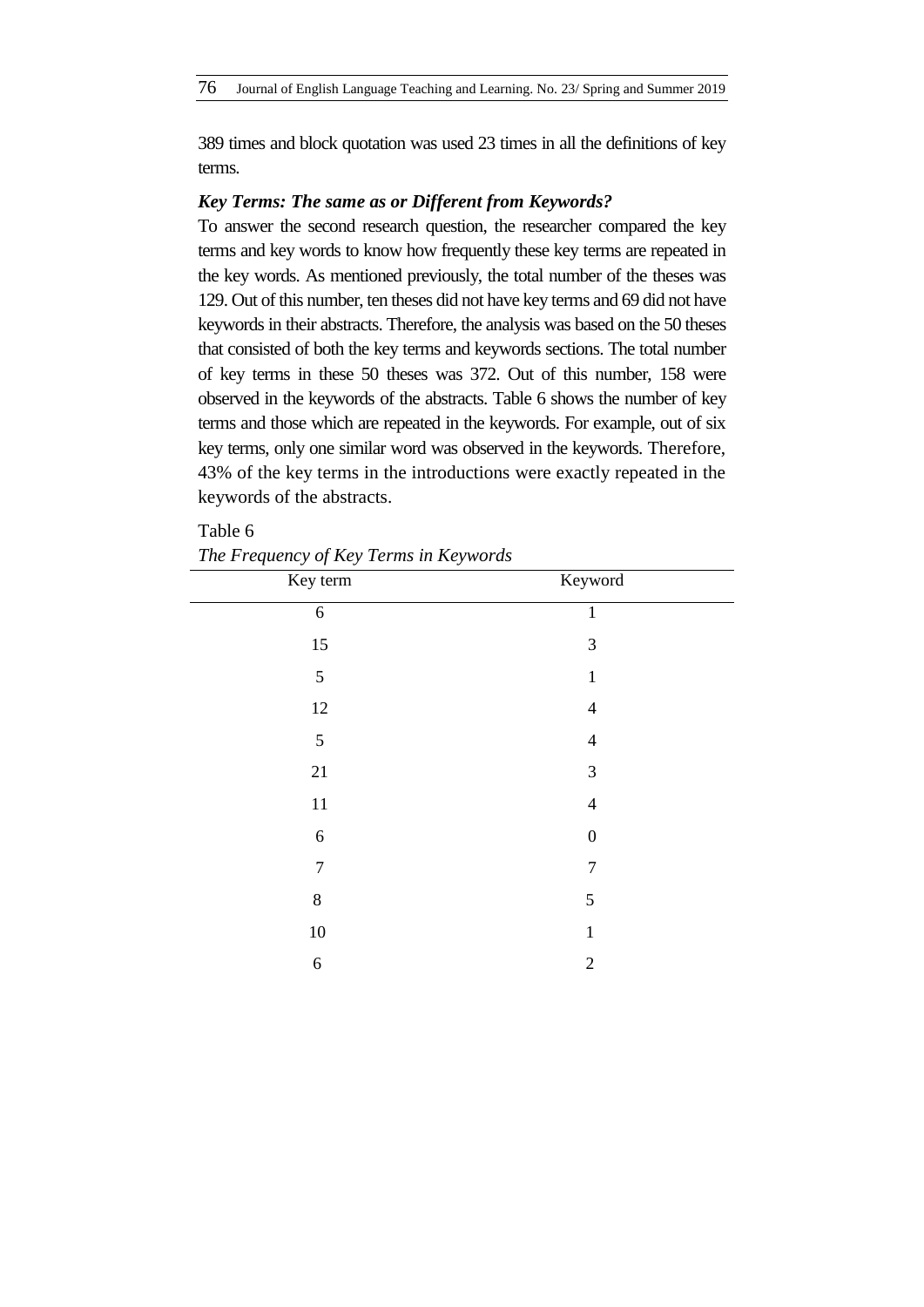| 12                       | $\boldsymbol{0}$         |
|--------------------------|--------------------------|
| 8                        | $\overline{\mathbf{3}}$  |
| $\overline{7}$           | $\overline{\mathcal{L}}$ |
| 5                        | $\overline{c}$           |
| $\overline{6}$           | $\overline{c}$           |
| $\overline{\mathbf{3}}$  | $\boldsymbol{0}$         |
| $\overline{7}$           | 3                        |
| $\overline{7}$           | $\mathbf{1}$             |
| 9                        | $\overline{0}$           |
| $\overline{6}$           | 6                        |
| 9                        | 5                        |
| $\overline{\mathcal{L}}$ | 3                        |
| $\overline{\mathcal{L}}$ | $\mathbf{1}$             |
| 5                        | 5                        |
| 14                       | $\overline{\mathbf{c}}$  |
| 9                        | $\overline{\mathbf{3}}$  |
| $\overline{\mathcal{L}}$ | $\overline{c}$           |
| $\overline{c}$           | $\mathbf{1}$             |
| 9                        | $\mathbf{6}$             |
| $\overline{6}$           | $\overline{\mathbf{3}}$  |
| 10                       | $\overline{c}$           |
| 6                        | $\mathbf{1}$             |
| 9                        | 6                        |
| $\overline{4}$           | 3                        |
| 11                       | 5                        |
| 8                        | $\overline{5}$           |
| $\overline{5}$           | $\overline{3}$           |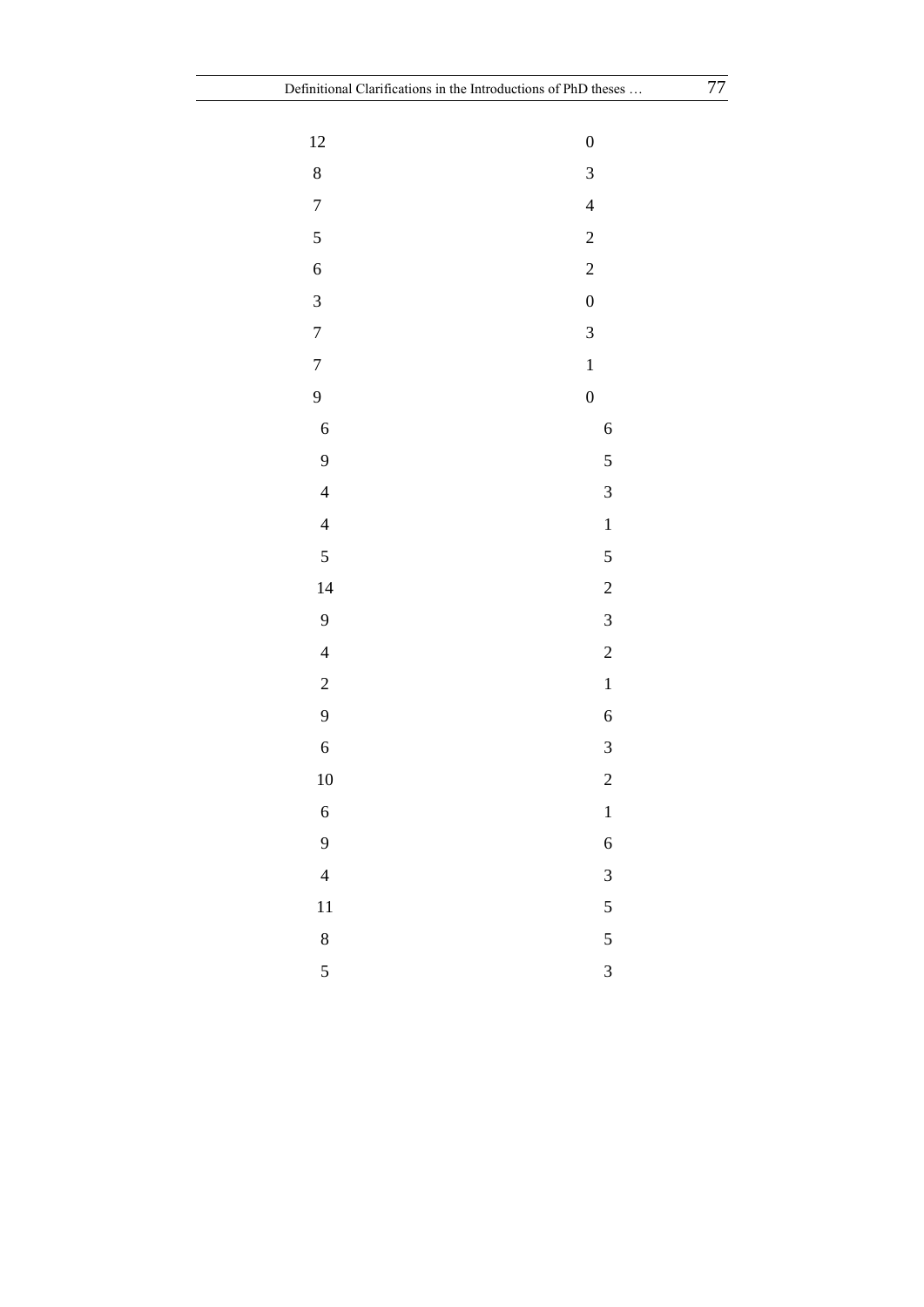|              | $\overline{4}$ | $\mathfrak{Z}$   |
|--------------|----------------|------------------|
|              | $\sqrt{6}$     | $\overline{2}$   |
|              | $\,8\,$        | $\overline{6}$   |
|              | 13             | 12               |
|              | 5              | $\overline{4}$   |
|              | $\overline{3}$ | $\overline{4}$   |
|              | 3              | $\overline{2}$   |
|              | 5              | $\overline{2}$   |
|              | 11             | $\boldsymbol{6}$ |
|              | 9              | $\mathfrak{Z}$   |
|              | $\overline{4}$ | $\sqrt{2}$       |
| Total<br>158 | 372            |                  |

## *Key terms: Their Relations to Thesis Titles and Research Questions*

The third research question examined the relation between the key terms, titles and research questions of the PhD theses. The researcher investigated the key terms, titles, and the research questions in each thesis to understand which section (titles or research questions) was the main source for choosing the key terms. Table 7 shows the results of the investigation. As shown in Table 7, the key terms are used more frequently in the research questions than in the titles. For example, there are 12 key terms in the first thesis, one of which was seen in the title and seven of which were used in the research questions. About 25% of the key terms of introductions were found in the titles, while 49% were observed in the research questions.

Number of Key terms Number of key terms used in titles Number of key terms used in Research questions 6 2 2 2

*The Frequency of Key Terms in Titles and Research Questions*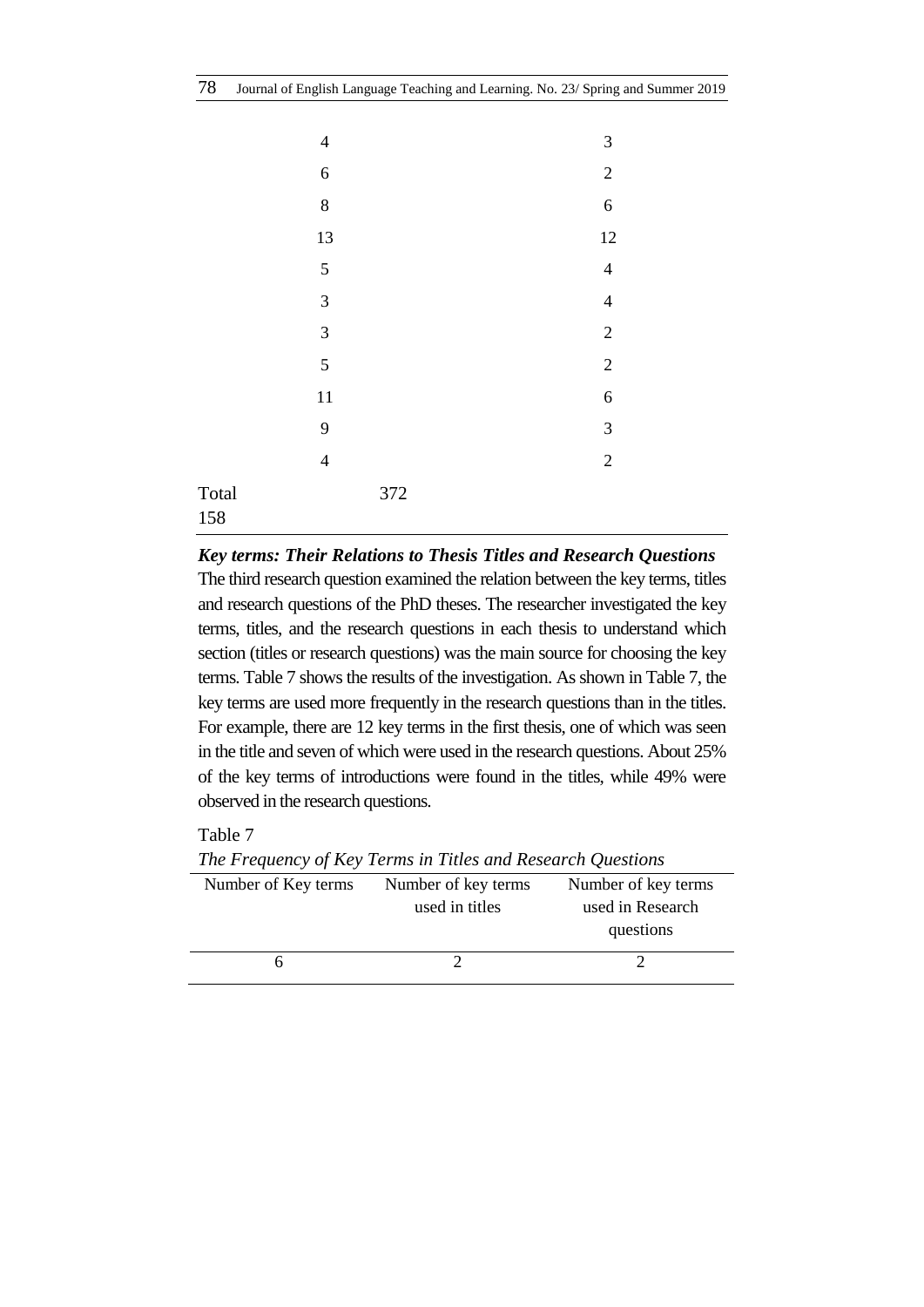|                             | Definitional Clarifications in the Introductions of PhD theses | 79                          |
|-----------------------------|----------------------------------------------------------------|-----------------------------|
| $\overline{12}$             | $\overline{1}$                                                 | $\overline{7}$              |
| $\boldsymbol{7}$            | $\boldsymbol{0}$                                               | $\overline{4}$              |
| $10\,$                      | $\,1\,$                                                        | $\sqrt{5}$                  |
|                             | $\overline{4}$                                                 |                             |
| $14$                        |                                                                | $10\,$                      |
| $\sqrt{6}$                  | $\boldsymbol{0}$                                               | $\overline{4}$              |
| $\overline{9}$              | $\sqrt{6}$                                                     | $8\,$                       |
| 14                          | $\sqrt{2}$                                                     | $\,1$                       |
| $16\,$                      | $\overline{4}$                                                 | $\,8$                       |
| $\sqrt{5}$                  | $\mathfrak{Z}$                                                 | $\ensuremath{\mathfrak{Z}}$ |
| $\mathbf{9}$                | $\overline{4}$                                                 | $\sqrt{6}$                  |
| $\mathfrak s$               | $\overline{4}$                                                 | $\mathfrak{Z}$              |
| $\sqrt{6}$                  | $\sqrt{2}$                                                     | $\ensuremath{\mathfrak{Z}}$ |
| $\boldsymbol{9}$            | $\,1\,$                                                        | $\boldsymbol{7}$            |
| $\sqrt{6}$                  | $\overline{4}$                                                 | $\overline{4}$              |
| $\sqrt{2}$                  | $\,1\,$                                                        | $\mathbf 1$                 |
| $17\,$                      | $\sqrt{2}$                                                     | $\boldsymbol{7}$            |
| 12                          | $\sqrt{2}$                                                     | $\sqrt{6}$                  |
| $8\,$                       | $\overline{4}$                                                 | $\mathfrak s$               |
| $\ensuremath{\mathfrak{Z}}$ | $\mathfrak{Z}$                                                 | $\ensuremath{\mathfrak{Z}}$ |
| $\mathfrak{Z}$              | $\overline{c}$                                                 | $\overline{c}$              |
| 20                          | $\overline{c}$                                                 | $\overline{4}$              |
| $\overline{5}$              | $\,1$                                                          | $\overline{3}$              |
| $\overline{7}$              | $\overline{3}$                                                 | $\overline{4}$              |
| 15                          | $\overline{3}$                                                 | $\mathfrak{S}$              |
| $\overline{5}$              | $\overline{0}$                                                 | $\mathbf{1}$                |
| 12                          | $\overline{\mathbf{3}}$                                        | $\sqrt{6}$                  |
| $\overline{5}$              | $\overline{4}$                                                 | $\overline{4}$              |
|                             |                                                                |                             |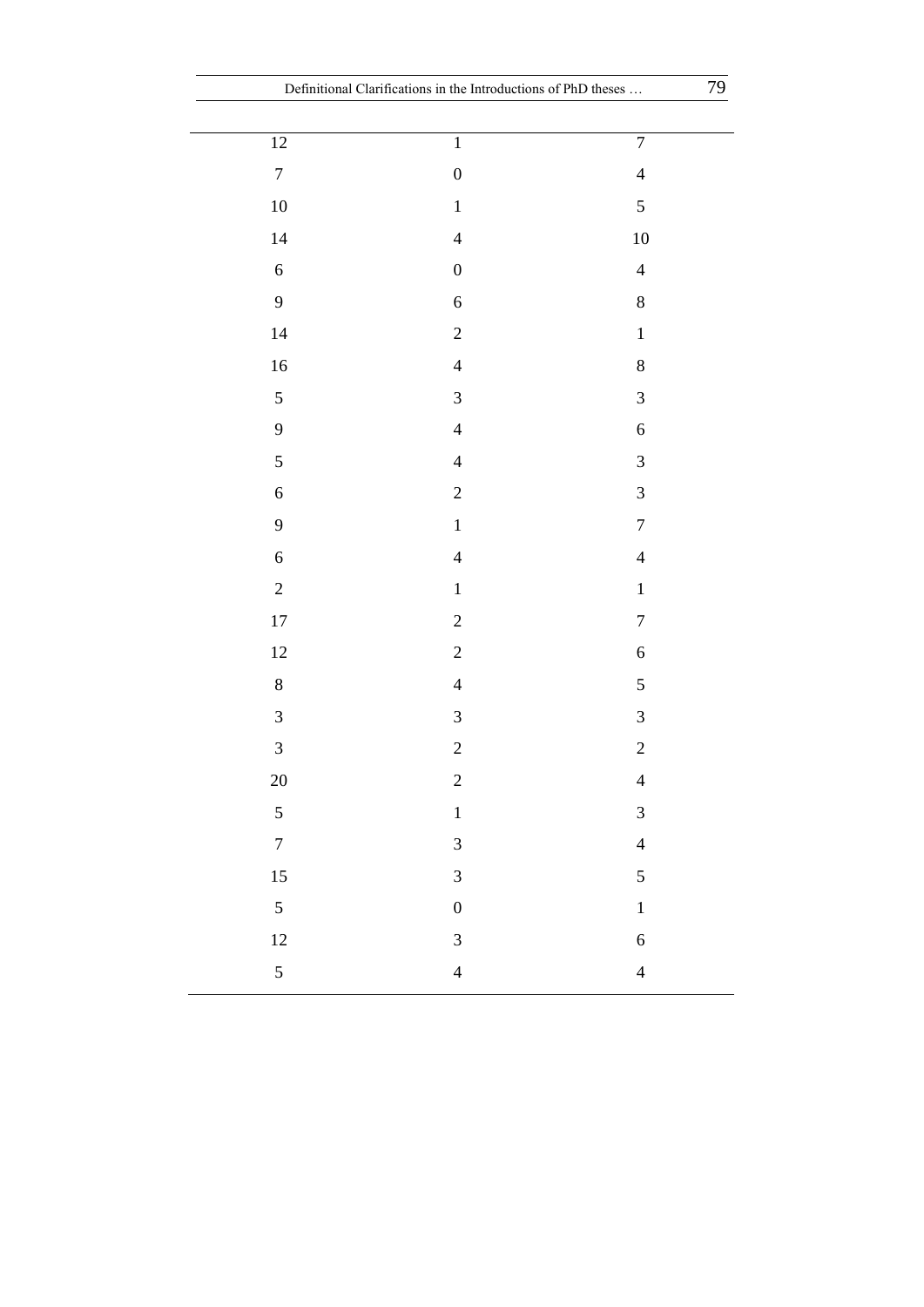L,

| 21                      | $\overline{3}$                                            | $\overline{5}$          |
|-------------------------|-----------------------------------------------------------|-------------------------|
| 11                      | $\mathbf{1}$                                              | $\overline{7}$          |
| $\overline{6}$          | $\mathbf{1}$                                              | $\overline{\mathbf{3}}$ |
| $\overline{6}$          | $\overline{3}$                                            | $\overline{4}$          |
| $\overline{6}$          | $\overline{c}$                                            | $\overline{\mathbf{3}}$ |
| $\overline{7}$          | $\mathbf 1$                                               | 5                       |
| $\,8$                   | $\mathbf{6}$                                              | 5                       |
| $10\,$                  | $\overline{c}$                                            | $\overline{c}$          |
| $\overline{6}$          | $\mathbf{1}$                                              | $\overline{c}$          |
| 12                      | $\mathbf{1}$                                              | $\mathfrak{Z}$          |
| $\boldsymbol{8}$        | $\mathbf{1}% _{T}=\mathbf{1}_{T}\left  \mathbf{1}\right $ | $\overline{\mathbf{3}}$ |
| $\overline{7}$          | $\overline{0}$                                            | $\overline{4}$          |
| 5                       | $\overline{c}$                                            | $\overline{c}$          |
| $\overline{6}$          | 3                                                         | $\overline{c}$          |
| $\overline{3}$          | $\mathbf{1}$                                              | $\overline{c}$          |
| $\overline{7}$          | $\overline{c}$                                            | $\overline{\mathbf{3}}$ |
| $\overline{7}$          | $\overline{c}$                                            | $\overline{4}$          |
| $\overline{7}$          | $\,1\,$                                                   | $\overline{4}$          |
| 9                       | $\mathbf{1}$                                              | $\overline{6}$          |
| $\overline{6}$          | $\overline{c}$                                            | $\overline{4}$          |
| 9                       | $\mathbf{1}$                                              | $\boldsymbol{6}$        |
| $\overline{4}$          | $\mathbf{1}$                                              | $\sqrt{3}$              |
| $\overline{\mathbf{4}}$ | $\overline{c}$                                            | $\overline{c}$          |
| $\overline{5}$          | $\overline{c}$                                            | 5                       |
| 14                      | $\boldsymbol{0}$                                          | $\overline{7}$          |
| 9                       | $\overline{3}$                                            | 5                       |
| $\overline{4}$          | $\mathbf{1}$                                              | $\overline{3}$          |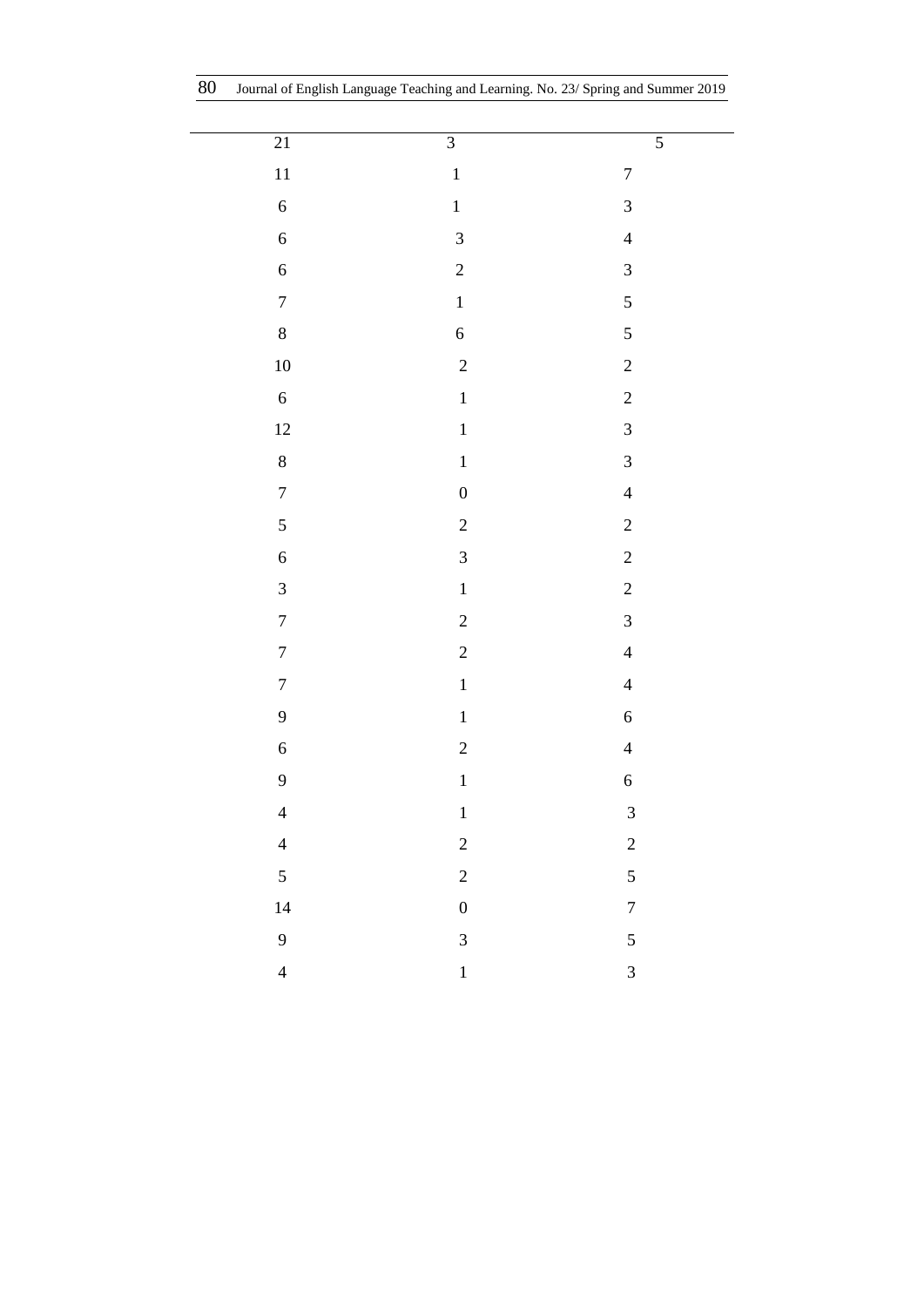| $\overline{c}$ | $\boldsymbol{0}$        | $\boldsymbol{0}$         |
|----------------|-------------------------|--------------------------|
| 9              | $\overline{c}$          | $\overline{c}$           |
| $\overline{6}$ | $\overline{c}$          | $\,1$                    |
| $10\,$         | $\boldsymbol{0}$        | $\overline{\mathbf{3}}$  |
| $\overline{6}$ | $\boldsymbol{0}$        | $\overline{c}$           |
| 9              | 5                       | $\overline{4}$           |
| $\overline{4}$ | $\overline{c}$          | $\overline{4}$           |
| 11             | $\overline{c}$          | $\overline{4}$           |
| $\,8\,$        | $\overline{4}$          | 5                        |
| 5              | $\overline{4}$          | $\overline{4}$           |
| $\overline{4}$ | $\overline{c}$          | $\mathbf{1}$             |
| $\overline{6}$ | $\mathbf{1}$            | $\overline{5}$           |
| $\,8\,$        | $\overline{4}$          | $\overline{4}$           |
| 13             | $\overline{c}$          | $\overline{c}$           |
| 15             | $\overline{3}$          | $\overline{6}$           |
| 5              | $\overline{4}$          | $\boldsymbol{0}$         |
| 5              | $\boldsymbol{0}$        | $\overline{\mathbf{3}}$  |
| $\overline{c}$ | $\mathbf 1$             | $\mathbf 1$              |
| 5              | $\mathbf{1}$            | $\overline{4}$           |
| 9              | $\mathbf{1}$            | 5                        |
| 5              | $\overline{\mathbf{c}}$ | $\overline{\mathbf{3}}$  |
| 5              | $\overline{c}$          | $\overline{c}$           |
| $\,$ $\,$      | $\mathfrak{Z}$          | $\boldsymbol{0}$         |
| 9              | $\overline{c}$          | $\overline{c}$           |
| $\overline{4}$ | $\boldsymbol{0}$        | $\overline{\mathbf{3}}$  |
| 15             | $\overline{\mathbf{c}}$ | $\overline{\mathcal{L}}$ |
| 18             | $\overline{3}$          | $\overline{7}$           |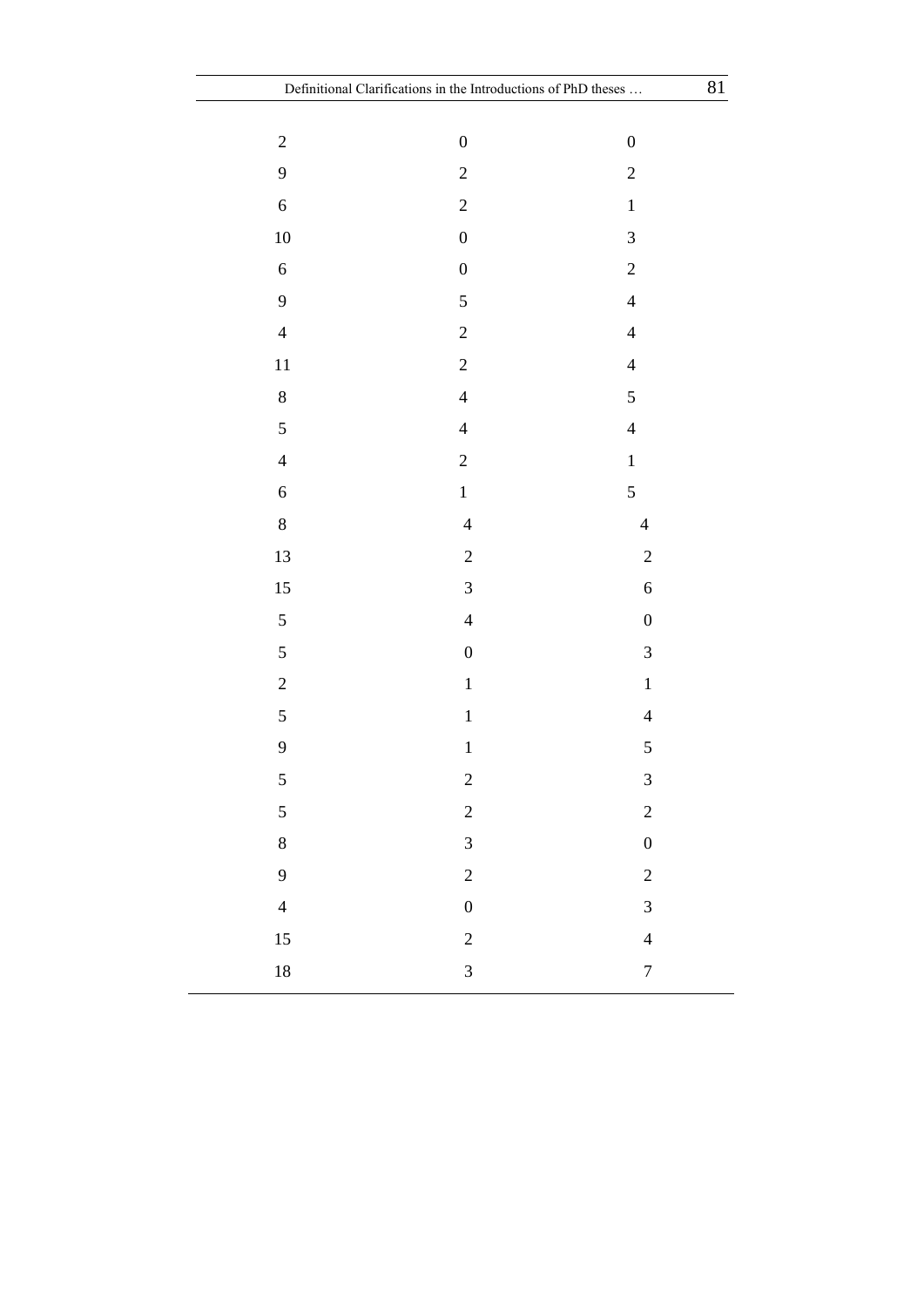L

| $\overline{15}$                  | $\overline{1}$   | $\sqrt{8}$              |
|----------------------------------|------------------|-------------------------|
| $\overline{\mathbf{3}}$          | $\overline{c}$   | $\overline{\mathbf{3}}$ |
| $\overline{c}$                   | $\mathbf{1}$     | $\mathbf{1}$            |
| $\overline{6}$                   | $\boldsymbol{0}$ | $\overline{c}$          |
| $\bf{8}$                         | $\boldsymbol{0}$ | $\overline{3}$          |
| $\overline{4}$                   | $\mathbf{1}$     | $\boldsymbol{0}$        |
| 12                               | $\mathbf{1}$     | $\overline{7}$          |
| 9                                | $\overline{3}$   | $\overline{\mathbf{3}}$ |
| $\,8\,$                          | $\boldsymbol{0}$ | $\overline{\mathbf{3}}$ |
| $\overline{c}$                   | $\boldsymbol{0}$ | $\overline{c}$          |
| $\overline{\mathbf{3}}$          | $\overline{c}$   | 3                       |
| 5                                | $\mathbf{1}$     | $\overline{5}$          |
| $\begin{array}{c} 7 \end{array}$ | $\mathbf{1}$     | 5                       |
| 5                                | $\mathbf{1}$     | $\overline{4}$          |
| $\,8$                            | $\overline{c}$   | $\overline{4}$          |
| 9                                | $\mathbf{1}$     | $\overline{6}$          |
| 13                               | $\mathfrak{Z}$   | $\overline{6}$          |
| $\overline{4}$                   | $\mathbf{1}$     | $\mathbf{1}$            |
| 9                                | $\mathbf{1}$     | $\overline{4}$          |
| $\begin{array}{c} 7 \end{array}$ | $\boldsymbol{0}$ | 3                       |
| 5                                | $\mathbf{1}$     | $\overline{\mathbf{c}}$ |
| 3                                | $\mathfrak{Z}$   | $\overline{c}$          |
| $17\,$                           | $\overline{c}$   | $\,8$                   |
| 14                               | $\overline{c}$   | 5                       |
| 13                               | $\overline{6}$   | 9                       |
| 5                                | $\overline{3}$   | $\mathbf{1}$            |
| $\sqrt{ }$                       | $\overline{c}$   | $\overline{4}$          |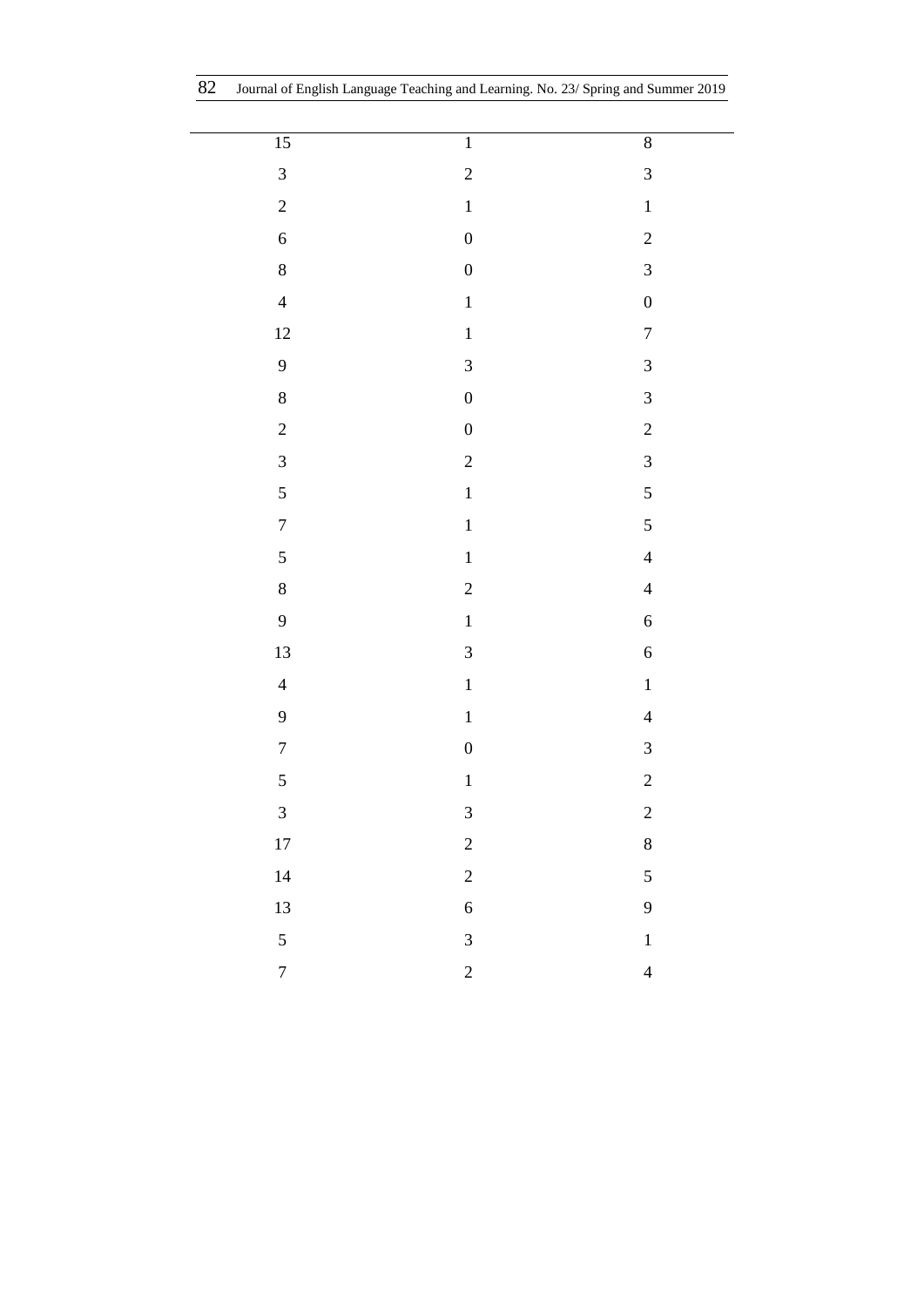|                | Definitional Clarifications in the Introductions of PhD theses |                |  |  |  |  |
|----------------|----------------------------------------------------------------|----------------|--|--|--|--|
|                |                                                                |                |  |  |  |  |
| 13             | 3                                                              | 4              |  |  |  |  |
| 9              | 5                                                              | 7              |  |  |  |  |
| 6              | $\overline{2}$                                                 | 4              |  |  |  |  |
| 5              | $\overline{2}$                                                 | 5              |  |  |  |  |
| 11             | 4                                                              | 6              |  |  |  |  |
| 14             | 6                                                              | 8              |  |  |  |  |
| 7              | $\overline{2}$                                                 | 4              |  |  |  |  |
| 8              | $\mathbf{1}$                                                   | 3              |  |  |  |  |
| 9              | $\overline{2}$                                                 | 3              |  |  |  |  |
| $\overline{4}$ | 3                                                              | $\overline{4}$ |  |  |  |  |
| Total<br>950   | 240                                                            | 463            |  |  |  |  |

*Applied Linguists and PhD students' attitudes towards Key Terms* The final research question sought the attitudes of applied linguists and PhD students about key terms. The frequencies and percentages of the responses for each item were calculated and presented in Table 8.

*Applied Linguists' and PhD Students' Attitudes*

| $\cdot$        |             | $\check{ }$ |       |      |                  |      |   |          |              |                      |  |
|----------------|-------------|-------------|-------|------|------------------|------|---|----------|--------------|----------------------|--|
| Strongly       |             |             | Agree |      | Undecided        |      |   | Disagree |              | Strongly<br>Disagree |  |
|                |             | A           |       |      |                  |      |   |          |              |                      |  |
| gree           |             |             |       |      |                  |      |   |          |              |                      |  |
| Items          | $\mathbf F$ | $\%$        | F     | %    | $\boldsymbol{F}$ | $\%$ | F | $\%$     | $\mathbf{F}$ | %                    |  |
| 1              | 33          | 53.2        | 29    | 46.8 |                  |      |   |          |              |                      |  |
| $\overline{2}$ | 22          | 35.5        | 37    | 59.7 | 3                | 4.8  |   |          |              |                      |  |
| 3              | 24          | 38.7        | 31    | 50.0 | 6                | 9.7  |   |          |              | 1.6                  |  |
|                |             |             |       |      |                  |      |   |          | 1            |                      |  |
| 4              | 3           | 4.8         | 29    | 46.8 | 13               | 21.0 | 9 | 14.5     |              | 12.9                 |  |
|                |             |             |       |      |                  |      |   |          | 8            |                      |  |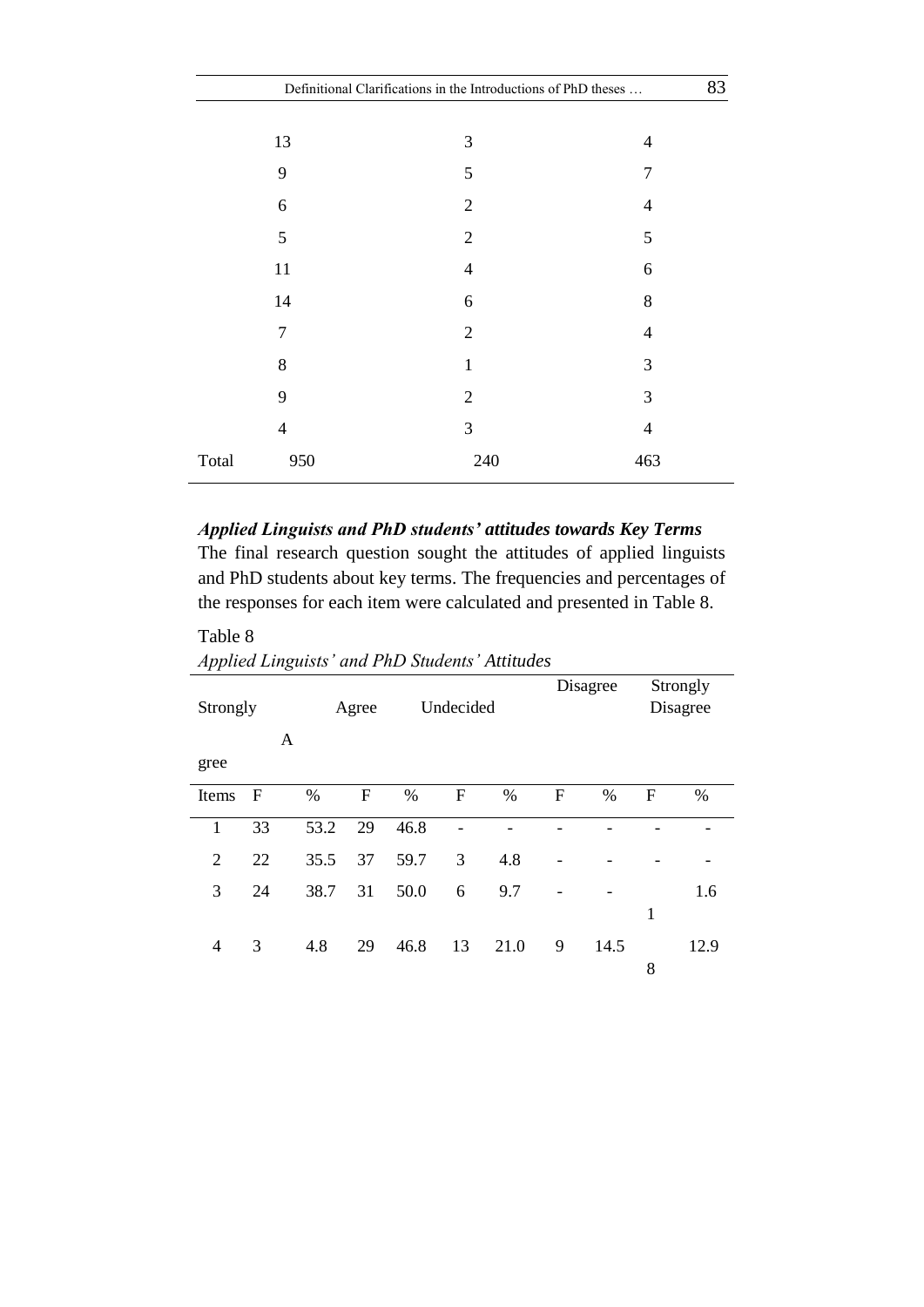| 84               |                          | Journal of English Language Teaching and Learning. No. 23/ Spring and Summer 2019 |    |      |                |      |                |      |                          |                   |
|------------------|--------------------------|-----------------------------------------------------------------------------------|----|------|----------------|------|----------------|------|--------------------------|-------------------|
|                  |                          |                                                                                   |    |      |                |      |                |      |                          |                   |
| 5                | 12                       | 19.4                                                                              | 31 | 50.0 | 12             | 19.4 | $\tau$         | 11.3 |                          |                   |
| 6                | 5                        | 8.1                                                                               | 29 | 46.8 | 18             | 29.0 | 10             | 16.1 |                          |                   |
| $\boldsymbol{7}$ | 6                        | 9.7                                                                               | 30 | 48.4 | 16             | 25.8 | $\tau$         | 11.3 |                          | 4.8               |
|                  |                          |                                                                                   |    |      |                |      |                |      | 3                        |                   |
| 8                | 26                       | 41.9                                                                              | 27 | 43.5 | 7              | 11.3 | $\overline{2}$ |      |                          |                   |
|                  |                          |                                                                                   |    |      |                |      |                | 3.2  |                          |                   |
| 9                | 26                       | 41.9                                                                              | 28 | 45.2 | 6              | 9.7  | $\mathfrak{2}$ | 3.2  |                          |                   |
| 10               | 40                       | 64.5                                                                              | 14 | 22.6 | 6              | 9.7  | $\mathbf{2}$   |      |                          |                   |
|                  |                          |                                                                                   |    |      |                |      |                | 3.2  |                          |                   |
| 11               | 16                       | 25.8                                                                              | 14 | 22.6 | 14             | 22.6 | 16             | 25.8 | $\overline{c}$           | 3.2               |
| 12               | 11                       | 17.7                                                                              | 17 | 27.4 | $\mathfrak{S}$ | 8.1  | 19             | 30.6 | 10                       | 16.1              |
| 13               | 9                        | 14.5                                                                              | 27 | 43.5 | 9              | 14.5 | 13             | 21.0 | $\overline{4}$           | 6.5               |
| 14               | $\overline{2}$           | 3.2                                                                               | 25 | 40.3 | 24             | 38.7 | 9              | 14.5 | $\overline{2}$           | 3.2               |
| 15               | $\overline{\mathcal{L}}$ | 6.5                                                                               | 23 | 37.1 | 25             | 40.3 | $\,8$          | 12.9 | $\mathbf{2}$             | 3.2               |
| 16               | 11                       | 17.7                                                                              | 28 | 45.2 | 11             | 17.7 | 12             | 19.4 | $\blacksquare$           | $\qquad \qquad -$ |
| 17               | 10                       | 16.1                                                                              | 36 | 58.1 | 3              | 4.8  | 11             | 17.7 | $\overline{c}$           | 3.2               |
| 18               | $\overline{4}$           | 6.5                                                                               | 9  | 14.5 | 25             | 40.3 | 20             | 32.3 | $\overline{\mathcal{A}}$ | 6.5               |
| 19               | 9                        | 14.5                                                                              | 23 | 37.1 | 13             | 21.0 | 15             | 24.2 | $\sqrt{2}$               | 3.2               |
| 20               | $\mathfrak{2}$           | 3.2                                                                               | 19 | 30.6 | 29             | 46.8 | 10             | 16.1 | $\mathbf{2}$             | 3.2               |
| 21               | $\mathbf{1}$             | 1.6                                                                               | 14 | 22.6 | 34             | 54.8 | 10             | 16.1 | $\mathfrak{Z}$           | 4.8               |
| 22               | $\overline{2}$           | 3.2                                                                               | 9  | 14.5 | 34             | 54.8 | 12             | 19.4 | 5                        | 8.1               |
|                  |                          |                                                                                   |    |      |                |      |                |      |                          |                   |

*Note.*  $F = F$ *requency; % = Percent; N = 62* 

In items 1, 2, 3, the participants were asked to express their agreement about selecting the key terms based on the variables, titles, and research questions of the theses. According to Table 8, applied linguists and PhD students strongly agreed to select their key terms according to the variables of the thesis (53.2%). In addition, they agreed to use the titles of the thesis to choose their key terms (59.7). The results of item 3 show that the participants agreed to select their key terms using the research questions of the thesis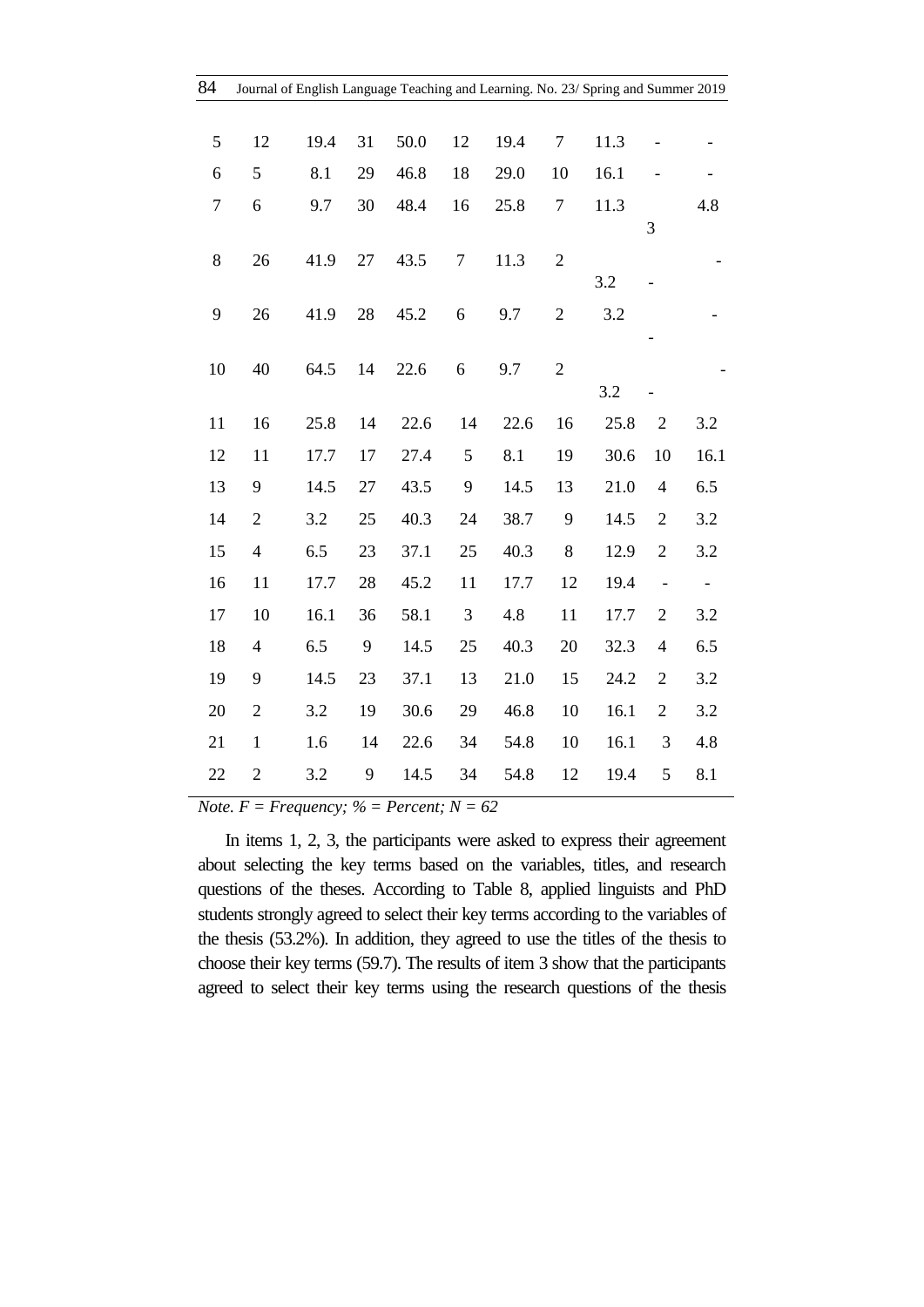words, they did not distinguish between the keywords and key terms.

The participants were asked about different sources of defining the key terms (literature review, theories, the experience of the experts in the field) in items 5 to 7. According to the results shown in Table 8, the participants agreed to use the literature review to define the key terms (50.0%). Also, the participants showed their agreement on using a theory to define a key term (46.8%). Moreover, item 7 asked the participants' ideas about using the experience of the experts in the field to define a key term and they agreed this item (48.4%).

In items 8 to 10, the participants were requested to express their degree of agreement on providing theoretical definitions, operational definitions, or both of them for key terms. The investigation of the results showed that the participants agreed to define the key terms theoretically (43.5%), and operationally (45.2%), but they strongly agreed to provide the readers with both the theoretical and operational definitions of key terms (64.5%).

According to the investigation, the participants agreed to arrange the key terms alphabetically (48.4%). In item 12, the number of participants who disagreed or strongly disagreed to write the key terms in order of importance was higher than those who agreed on this item (46.7%). When the participants were asked about the nature of quotations in items 13 to 15, they agreed to explain the key terms using direct quotations (43.5%), indirect quotations (40.3), and they were undecided about using block quotations (40.3). The participants agreed that a key term should occur frequently in a thesis(45.2%), but in item 17, they showed their agreement with this statement that a key term may not necessarily be repeated many times (58.1%). In item 18, the participants were undecided about the repetition of key terms as keywords in abstracts(40.3%).

The participants agreed to have at least one key term in theses (37.1%), but they were undecided about having at most 6 key terms (46.8%). In items 21 and 22, they were asked about the minimum and maximum length for a key term definition. Based on the analysis of the responses, they were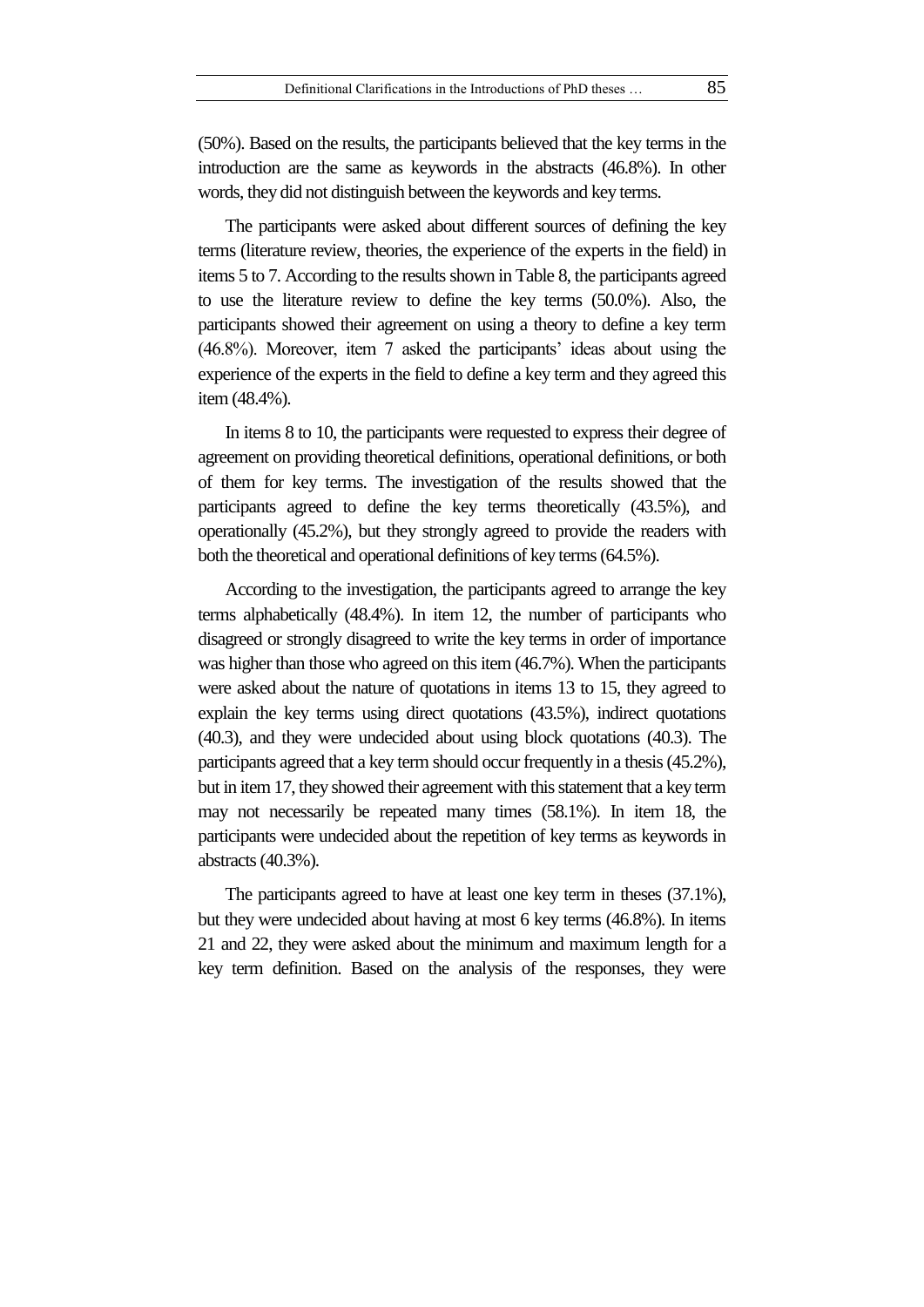undecided about writing at least 15 words for a definition (54.8%) and at most 90 words (54.8%).

An independent sample t-test was used to test whether applied linguists and PhD students statistically significantly differed on key terms. The descriptive statistics are given in Table 9, and the inferential results are shown in Table 10. As shown in Table 10, the results showed there is no statistically significant difference between the attitudes of applied linguists and PhD students towards key terms.

## Table 9

*Descriptive Statistics*

| Group                  | N. | Mean    |         | Std. Deviation Std. Error Mean |
|------------------------|----|---------|---------|--------------------------------|
| applied linguists $30$ |    | 53.6333 | 6.58883 | 1.20295                        |
| PhD students           | 32 | 52.8750 | 5.45214 | .96381                         |

*Independent-Samples T-Test for Applied Linguists and PhD students*

|               |                                                | Levene's<br>Test for |      |   |            |                |             |                                     |                                                 |         |
|---------------|------------------------------------------------|----------------------|------|---|------------|----------------|-------------|-------------------------------------|-------------------------------------------------|---------|
|               |                                                | Equality of          |      |   |            |                |             |                                     |                                                 |         |
|               |                                                | Variances            |      |   |            |                |             | t-test for Equality of Means        |                                                 |         |
|               |                                                |                      |      |   |            | Sig.<br>$(2 -$ | Mean        | Std. Error                          | 95% Confidence<br>Interval of the<br>Difference |         |
|               |                                                | F                    | Sig. | t | df         |                |             | tailed) Difference Difference Lower |                                                 | Upper   |
| Total<br>test | Equal<br>variances .749 .390.495 60<br>assumed |                      |      |   |            |                |             | .622 .75833 1.53200 2.30613 3.82279 |                                                 |         |
|               | score Equal<br>variances<br>not<br>assumed     |                      |      |   | .49256.429 |                | .625 .75833 | $1.54143$ <sub>2.3290</sub>         |                                                 | 3.84568 |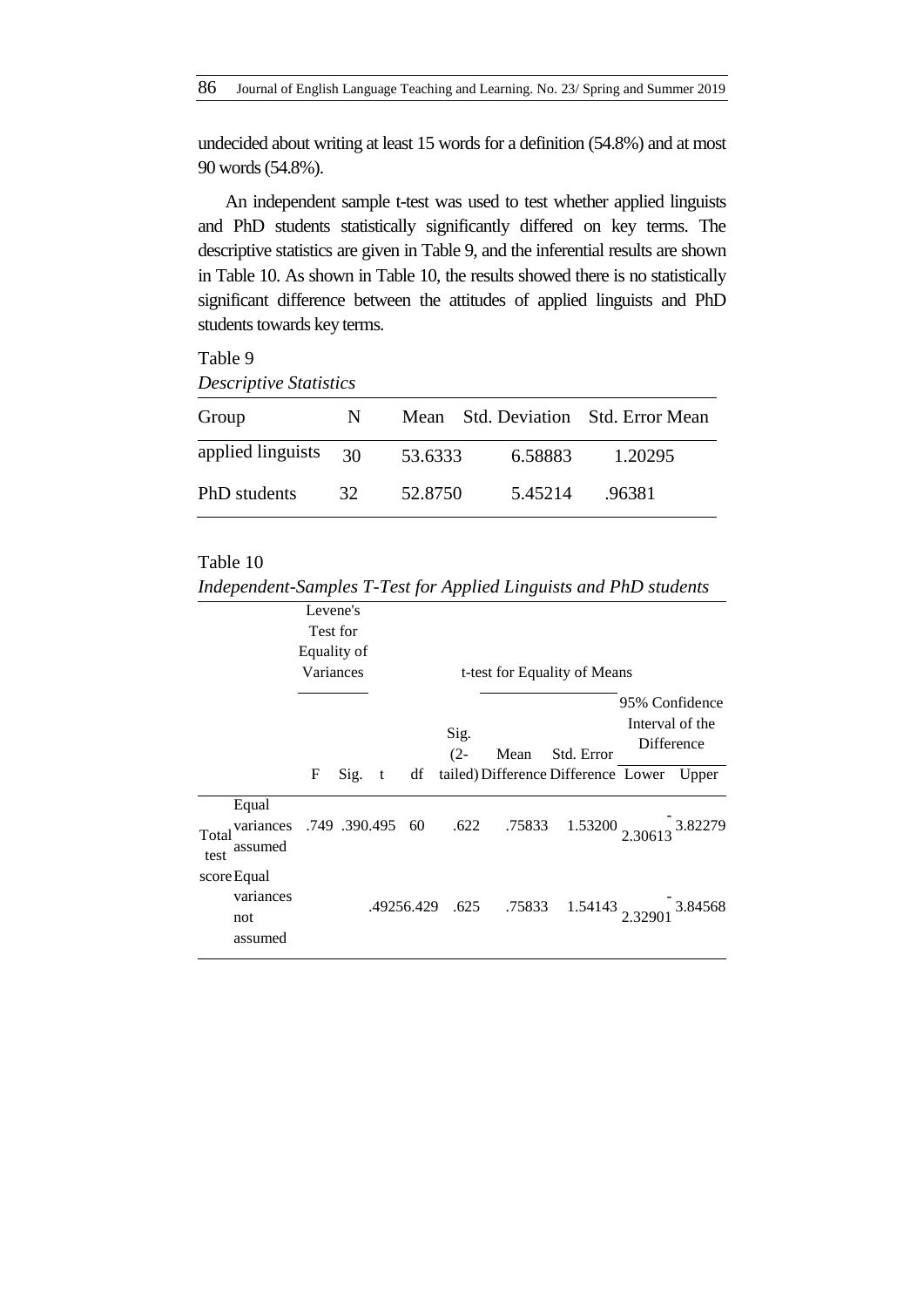#### **Discussion**

In terms of length, the investigation of PhD thesis introductions showed that 5 words and 698 words are minimum and maximum length for definitions of key terms, respectively. According to the results of the questionnaire, most of the applied linguists and PhD students were undecided about the minimum length of 15 words and maximum length of 90 words for definition of key terms, and the results of the independent t-tests showed a statistically significant difference for the minimum length, which implies these two groups hold different opinions about minimum length. The analyses showed a discrepancy between the attitudes. This discrepancy can be justified by referring to Paltridge and Starfield (2007), who believe that each university and discourse community has different expectations in writing and organising a thesis. It can be argued that the length of a definition depends on the expectations of the supervisors, the purpose of a thesis, and the requirements of the institution.

In terms of the arrangement of key terms, the results of the analysis of thesis introductions showed that most of the key terms were arranged in a non-alphabetic order. The investigation of the questionnaire responses revealed that most of the applied linguists and PhD students preferred to arrange key terms alphabetically. Applied linguists and PhD students prefer the alphabetic order because they may decide based on importance of the key terms in order to emphasise the purpose of theses.

In terms of the nature of the quotations, it was found that indirect quotation was the most frequent quotation used in the definitions. The results of the questionnaire manifested a relatively high agreement of applied linguists and PhD students about using direct quotations in defining the key terms. The reason for this discrepancy is the purpose of the study. In some studies, the writers have to use the exact quotation of the authority to convey the correct and exact meaning to the readers, while in some others they can make some changes to make the meaning clearer to the readers.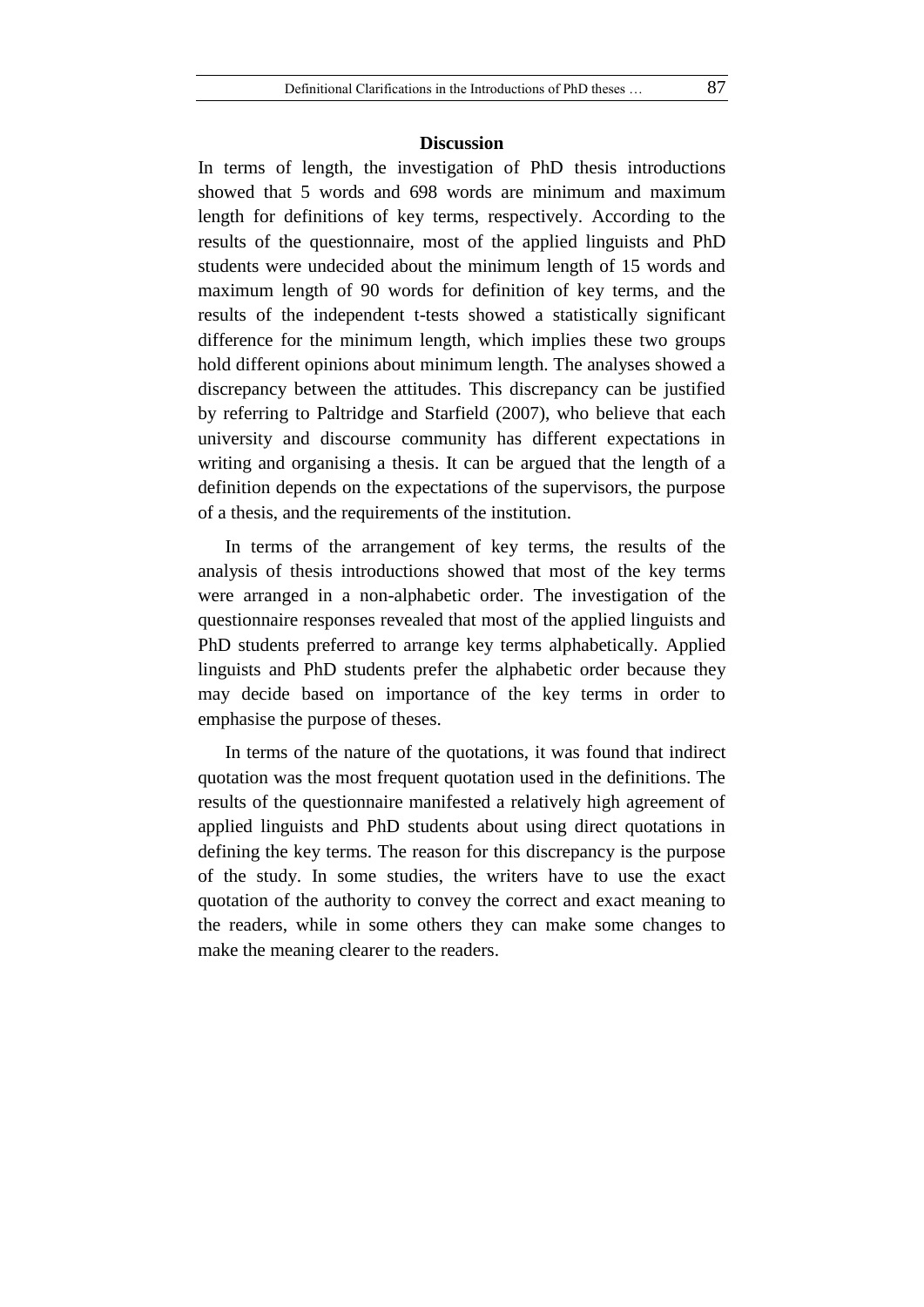The second finding of the study was that about half of the key terms of the introductions were repeated in the abstract as keywords. The participants of this study agreed that key terms were the same as keywords. The results of the thesis investigations also showed that keywords of the abstract can repeat the key terms of the introduction. It can be argued that the key terms and keywords both play a crucial role in introducing the important concepts of the same study, so it is normal to have an overlap between these two sets of concepts. The other possible explanation may have to do with enhancing the focus of the study by repeating the main variables in both key terms and keywords. The readers will be aware of the main variables and focus more on those words by finding the terms in introductions as well as in abstracts.

The third finding of the study was that the key terms were observed more frequently in the research questions than in the titles. The applied linguists and PhD students highly agreed to choose the key terms using the titles of the theses based on the results of the questionnaire. Such differences may be because of different preferences in writing. Furthermore, according to APA, "a title should be concise and summarize the main variables of the study, the recommended length for a title is no more than 12 words" (p.23). Since the title should be short, it cannot consist of all the key terms, but research questions include more words and are longer than the titles. Therefore, it is more probable to observe the key terms in the research questions rather than the titles. On the other hand, the results of the questionnaire showed a high agreement of the participants to use the titles to select their key terms. This can be in line with the findings of the study done by Babaii and Taase (2013), who found an overlap between the keywords and titles of the articles in applied linguistics. In other words, 43% of the keywords were repeated in the titles.

The last finding of this study was that the applied linguists and PhD students did not think differently about key terms. The researcher compared their responses on the questionnaire items and did not find a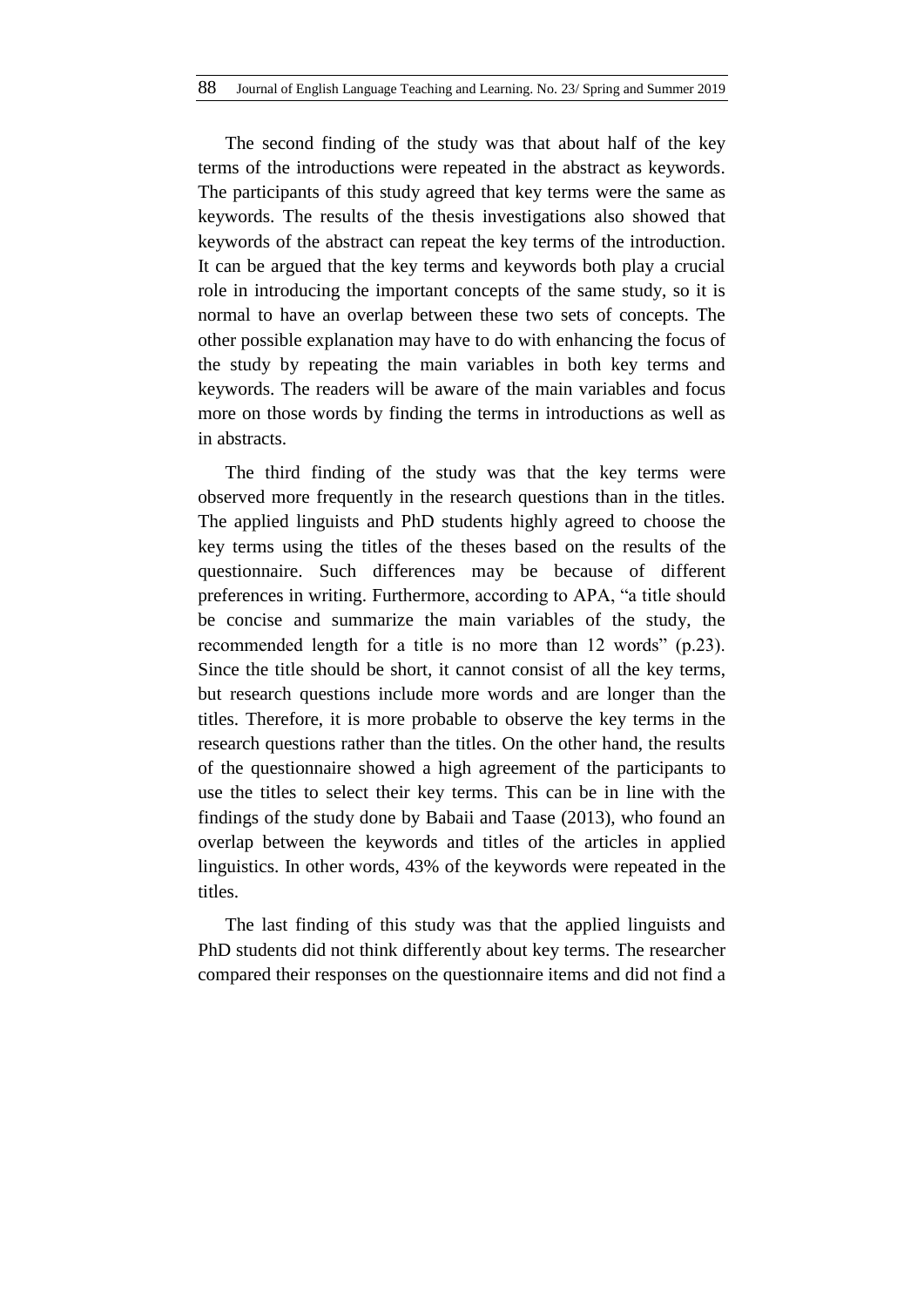statistically significant difference. The possible reason is that PhD students follow the directions given by the applied linguists and their opinions are affected by their supervisors. The PhD students are still novice writers and need guidance and guidelines on the behalf of the supervisors as more expert writers in the field, so they rely on them to write the key terms. The final explanation may be the same cultural background. As Paltridge and Starfield (2007) pointed out, people from different cultural background may think differently. Since both the applied linguists and PhD students are from a similar culture, they may think similarly.

### **Conclusions and Implications**

Based on the findings of the present study, the following conclusions can be drawn. The first conclusion relates to the length, arrangement, and nature of quotations for key terms What is currently being practiced in Iranian EFL PhD theses seems to differ from what both applied linguists and PhD students conceive. One reason for such a discrepancy may stem from departmental expectations in Iranian universities in which applied linguistics PhD programs are offered. Although the departments usually attempt to conform to the requirements set by the ministry of higher education and those of the university, they may also set some rules and regulations depending on the facilities, expertise, and orientations of professors, which may differ from one university to another. Another possible explanation may relate to the unavailability of any standard guidelines for both PhD students and applied linguists to follow. Although some general textbooks exist (Paltridge & Starfield, 2007), they may not be so popular and are not necessarily internationally well recognised, just as APA is for research articles. A third plausible argumentation deals with the PhD thesis as a distinct genre. As an advanced academic genre (Hyland, 2006), much less is known about it, and very little research has been done to help both supervisors and PhD students to understand how long it should be, what parts it should consist of, and how each part should be written. This is exactly the case, when the PhD thesis introduction is concerned. Although the overall macro structure of the introduction is somewhat known (see Bunton, 2002), none of the studies reviewed in this paper dealt with the definition of key terms in full length.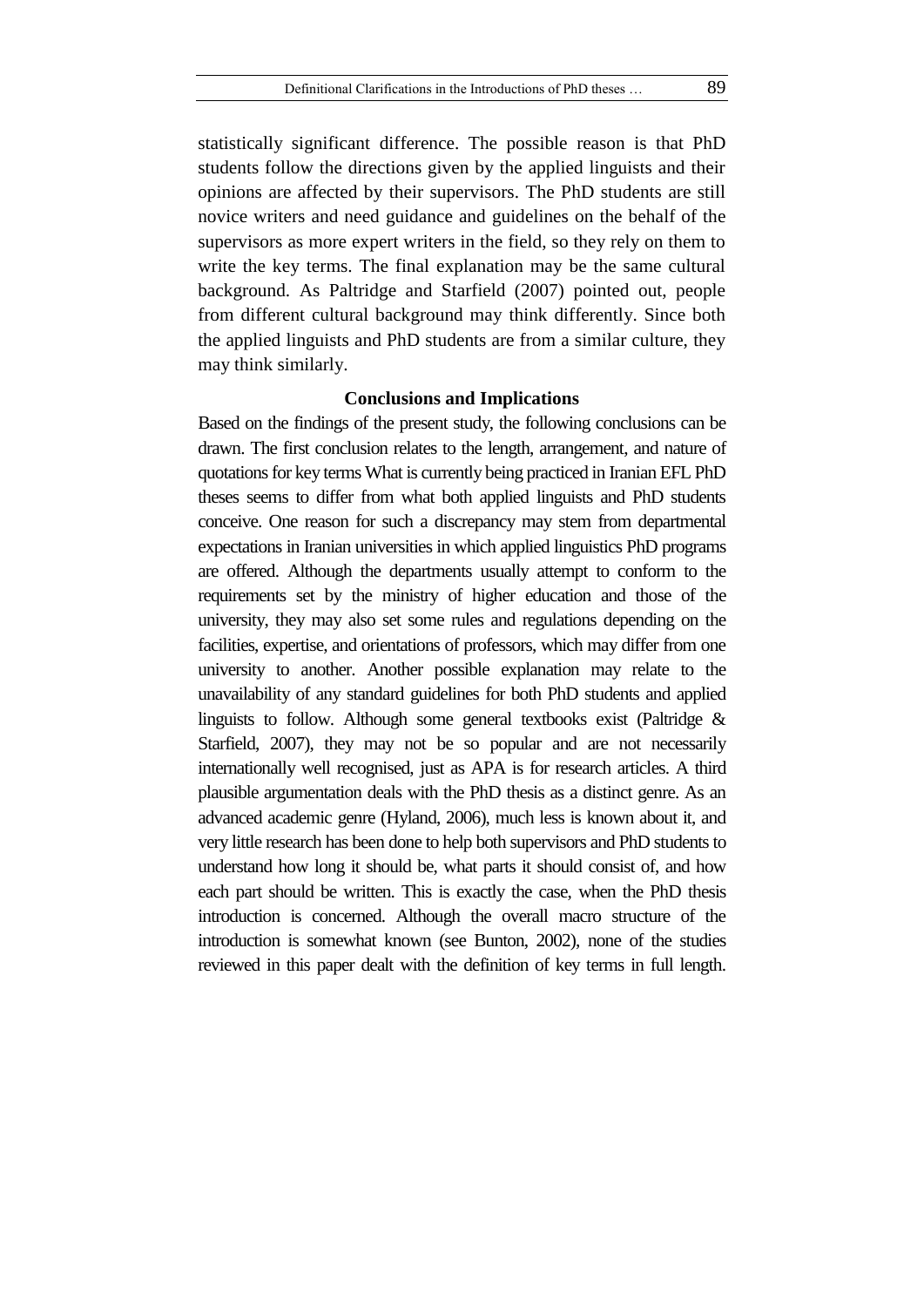They just introduced the term, providing no explanation about how it should be written.

Based on the findings of the present study, it can be concluded that key terms and keywords may overlap. In other words, the keywords can repeat the key terms of the introduction. One possible explanation is that the key terms and keywords may not differ in meaning, but they may differ in function. Actually, the keywords are used to help the readers to find their required theses easily, but the key terms are written to introduce the variables and give more information about the topic of the study to the readers.

The third conclusion of this study has to do with relationship between key terms, research questions, and titles. What the applied linguists and PhD students practically apply in their writing is totally different from what they have in their minds. One of the possible reasons for this difference might be the nature and design of the study. For each study type, writers have to decide what to include in their titles or research questions and it may differ from one study to another. In some cases, the title contains the key phrases and a writer can choose his/her key terms among those phrases, but sometimes the title is too short and vague and aims to challenge the reader. On the other hand, writers have to be very clear about research questions and clarify the purpose of the study, so they should mention most of the key concepts. In this way, there will be a higher chance for the key terms to recur in research questions.

The final conclusion of the present study concerns the attitudes of applied linguists and PhD students on key terms. The applied linguists and PhD students think similarly about the key terms. The members of a community may have some common ideas about issues, and the applied linguists and PhD students both are the members of the same community. The other probable reason for justifying this similarity between two groups of participants may be the shared information about thesis writing between them. The applied linguists share their ideas and information with their students when supervising their theses, and this causes a degree of similarity.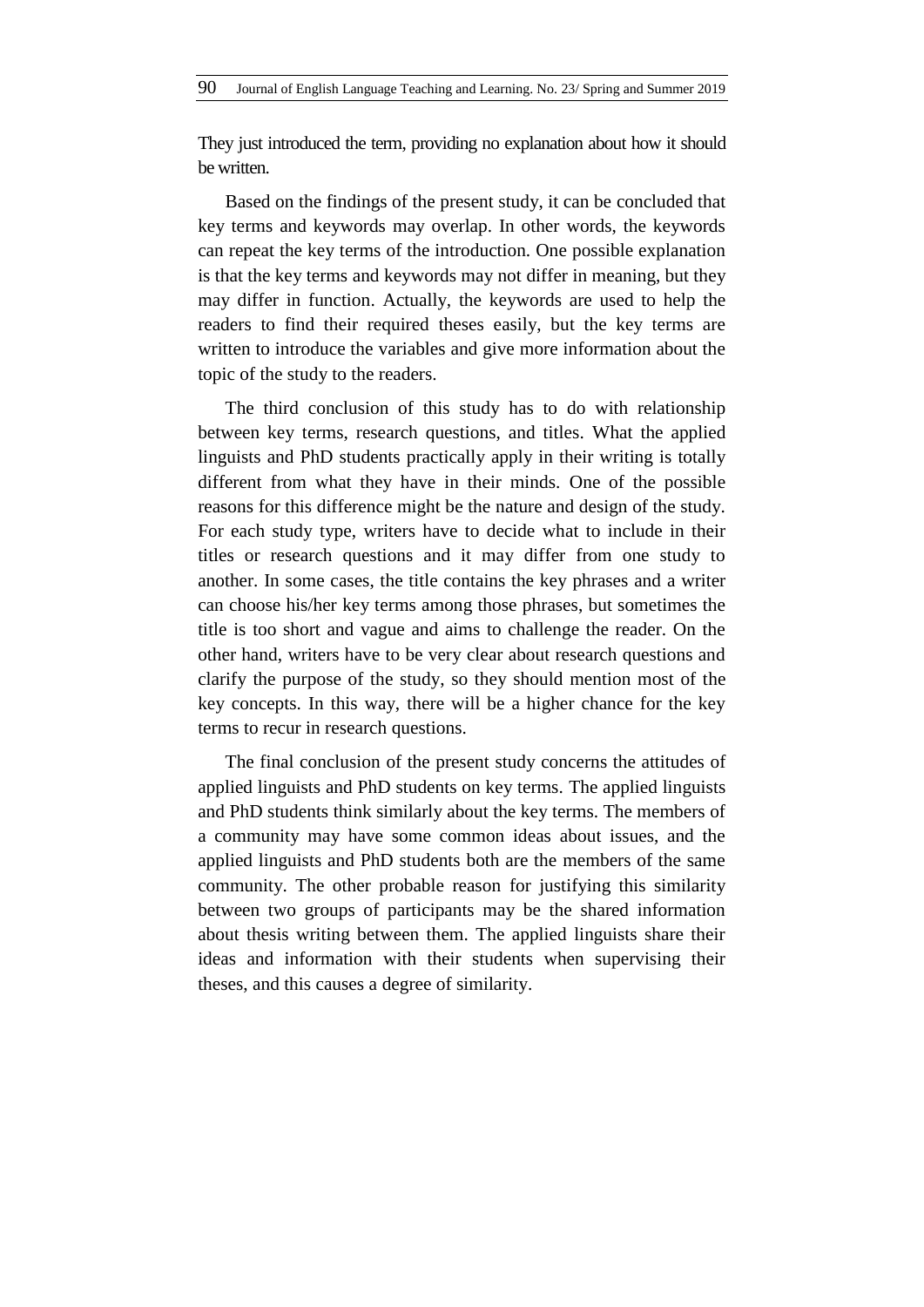Based on the findings of the present study, the following pedagogical implications can be discussed. When PhD student writers organise the introductions of their PhD theses, they should draw on the best common practice, which may not necessarily be found in general introductions to thesis writing, but may reflect departmental orientations differing from context to context. Although recommendations made in research publications and handbooks may help student writers to understand how introduction subsections can be successfully written, the final decision about how to best frame such subsections seem to derive from departmental expectations, supervising professors' interventions, and local contexts.

#### **Notes**

1. In the present study, following Thompson (2013), British conventions are used to distinguish between theses and dissertations. An MA dissertation refers to the extended piece of work completed at masters' level, but a PhD thesis is used as the lengthy text produced as the culmination of doctoral research.

#### **References**

- El-Dakhs, D. A. S. (2018). Why are abstracts in PhD theses and research articles different? A genre-specific perspective. *Journal of English for Academic Purposes, 36*(6), 48-60.
- Babaii, E., & Taase, Y. (2013). Author-assigned keywords in research articles: Where do they come from? *Iranian Journal of Applied Linguistics, 16*(2), 1-19.
- Basturkmen, H. (2012). A genre-based investigation of discussion sections of research articles in dentistry and disciplinary variation. *Journal of English for Academic Purposes, 11*(2), 134–144.
- Bawarshi, A. S., & Reiff, M. J. (2010). *Genre: An introduction to history, theory, research, and pedagogy*. West Lafayette, IN: Parlor Press.
- Becky, S., & Kwan, C. (2017). A cross-paradigm macro-structure analysis of research articles in information systems. *English for Specific Purposes, 45*(1), 14-30.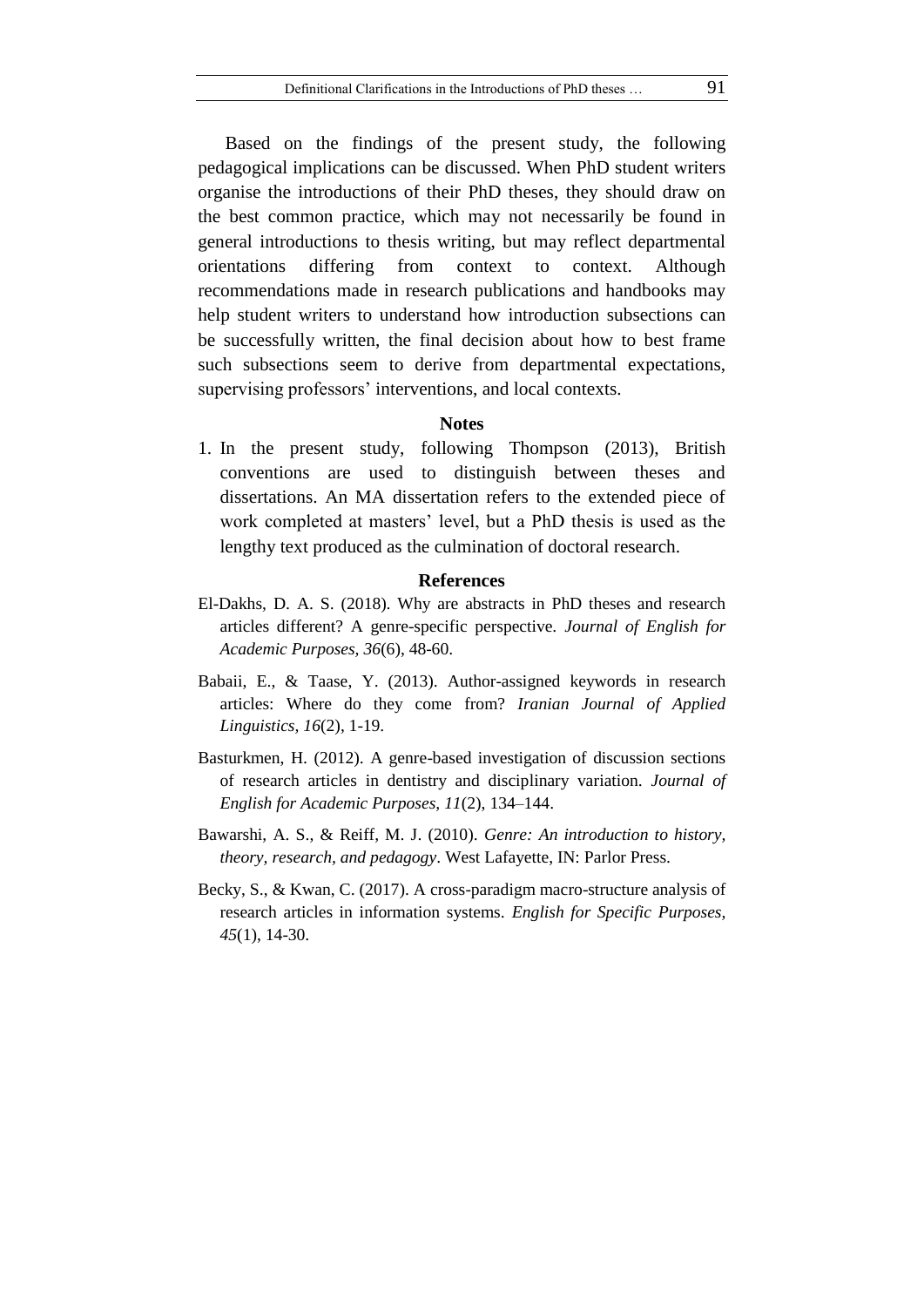- Belcher, D. D. (2006). English for specific purposes: Teaching to perceived needs and imagined futures in worlds of work, study, and everyday life. *TESOL Quarterly, 40*(1), 133–156.
- Bruce, I. (2009). Results sections in sociology and organic chemistry articles: A genre analysis. *English for specific Purposes, 28*(2), 105-124.
- Bunton, D. (1998). *Linguistic and textual problems in PhD and M.Phil theses: An analysis of genre moves and metatext* (Unpublished PhD thesis), University of Hong Kong, Hong Kong.
- Bunton, D. (2002). Generic moves in PhD thesis introductions. In J. Flowerdew (Ed.), *Academic Discourse* (pp. 57-75). London: Longman.
- Cotos, E., Huffman, S., & Link, S. (2017). A move-step model for methods sections: Demonstrating rigour and credibility. *English for Specific Purposes, 46*(2), 90-106.
- Crossley, S. (2007). A chronotopic approach to genre analysis: An exploratory study. *English for Specific Purposes, 26*(1), 4–24.
- Dudley-Evans, T., & St. John, M. J. (1998). *Developments in English for specific purposes: A multi-disciplinary approach*. Cambridge: Cambridge University Press.
- Flowerdew, J. (2002). Genre in the classroom: A linguistic approach. In A. Johns (Ed.), *Genre in the classroom: Multiple Perspectives* (pp. 91–102). Mahwah: Lawrence Erlbaum Associates.
- Kanoksilapatham, B. (2015). Distinguishing textual features characterizing structural variation in research articles across three engineering subdiscipline corpora. *English for Specific Purposes, 37*(1), 74–86.
- Kawase, T. (2015). Metadiscourse in the introductions of PhD theses and research articles. *Journal of English for Academic Purposes, 20*(), 114- 124.
- Liu, Y., & Buckinghum, L. (2018). The schematic structure of discussion sections in applied linguistics and the distribution of metadiscourse. *Journal of English for Academic Purposes, 34*(4), 97-109.
- Moghaddasi, S., & Graves, H. A. B. (2017). Since Hadwiger's conjection … is still open: Establishing a niche for research in discrete mathematics